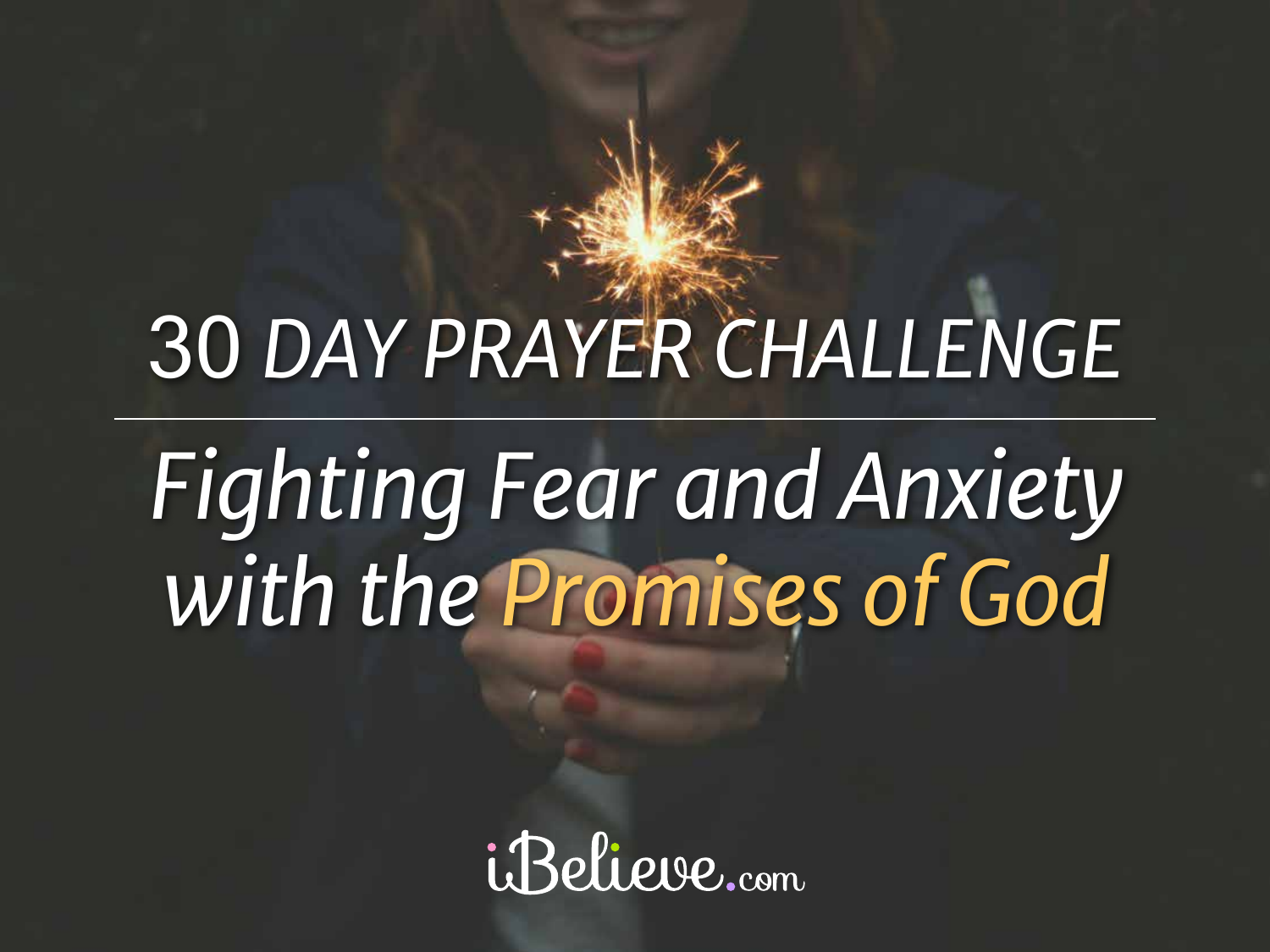### **Fear is one of the Enemy's favorite weapons. Worry, anxiety, fear…**

It can all overwhelm us like a thick shadow of darkness, controlling our every move and decision. Yet reality tells us that so much of what we spend our time worrying about never even happens. Living under the weight of the "what if's" is a hard place to dwell.

God has words of life - of truth – that he wants to speak into your fears. Soaking them in, praying them out loud until they became so familiar they replace the other things in your mind is the first line of defense against fear and worry. There's nothing magical about words and verses, but there is power through them, because they're God's words.

If you've found yourself battling worry recently, this 30-day prayer guide will help you pray and focus on God's Word. Every day for the next 30 days, there will be a specific prayer to combat fear and anxiety. Some days there will be an opportunity to read a related article, or watch a short video. Other days you'll be encouraged to journal or write down your thoughts on a related prompt. Every day will have at least one verse for you to study and pray through.

You can start this prayer challenge any day of the month, but it might be easier to start at the beginning of the month, just to keep track of the days. If you do miss a day, just pick up with the corresponding day and, if you have time, you can go back to the days you've missed. God's blessings and peace over you as you pray!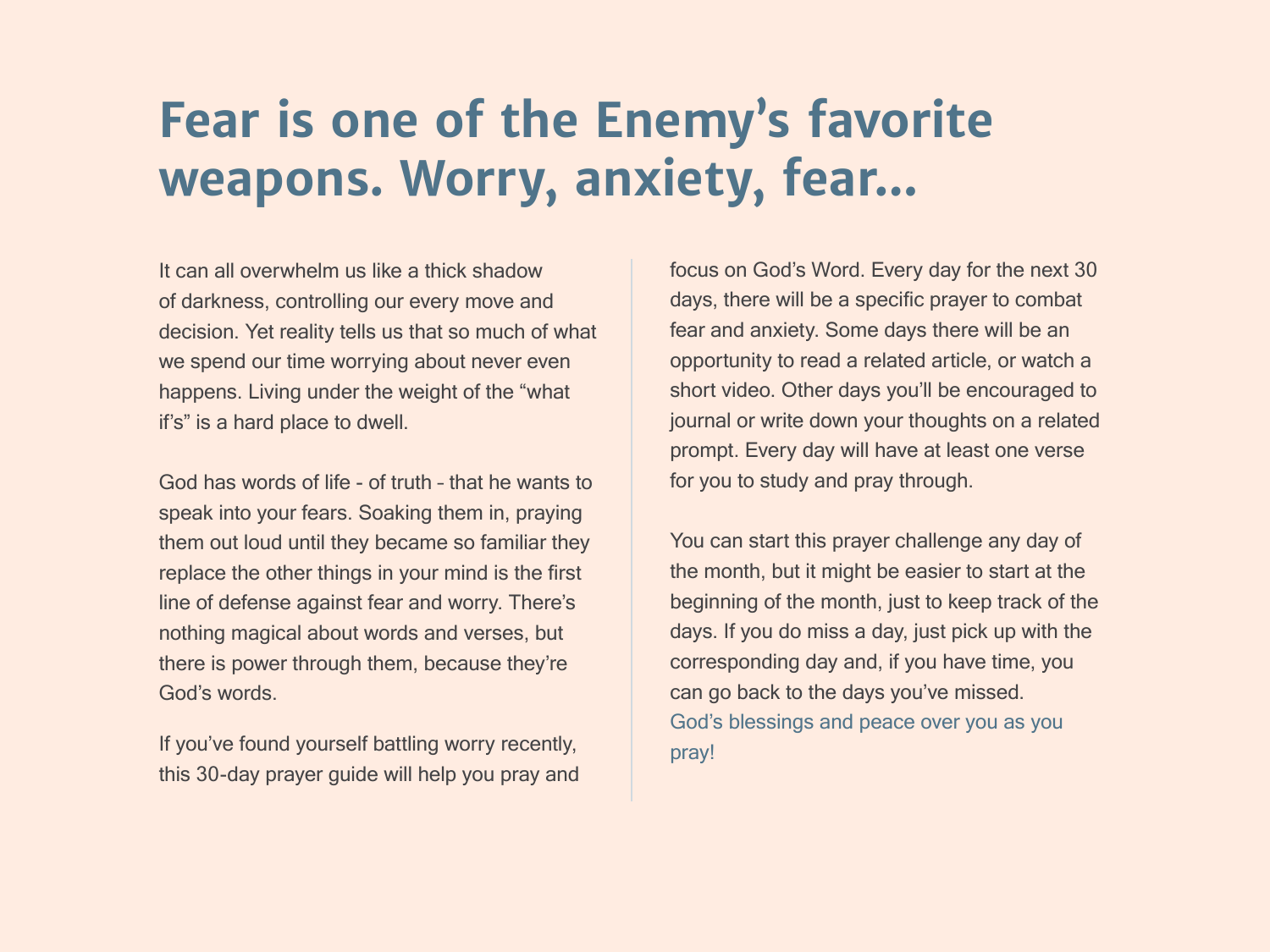### **When you feel like you're in the storm – No matter what swirls around us, God promises to be our perfect peace.**

He assures us He is constantly with us, strengthening and supporting us. Pray that God will help you to keep your eyes and focus on Him, not on the circumstances surrounding you. Ask Him to help you grown in your trust, believing He is faithful to see us through.

[Mark 4:39-40](http://www.biblestudytools.com/mark/passage/?q=mark+4:39-40), [Isaiah 41:10](http://www.biblestudytools.com/isaiah/41-10.html), [John 16:33](http://www.biblestudytools.com/john/16-33.html)

Write: In your journal, think of the top 5 or so things in your life right now that are causing you worry, fear, or anxiety. Give those things over to God now in prayer. Ask him to relieve your fears and help you remember His truth. Invite the Holy Spirit to begin to calm your soul by replacing the fear with the words of truth you just read. Write down the promises from the passages in Mark, Isaiah and John. When fear begins to creep in, re-read these promises and thank God for His steadfast love.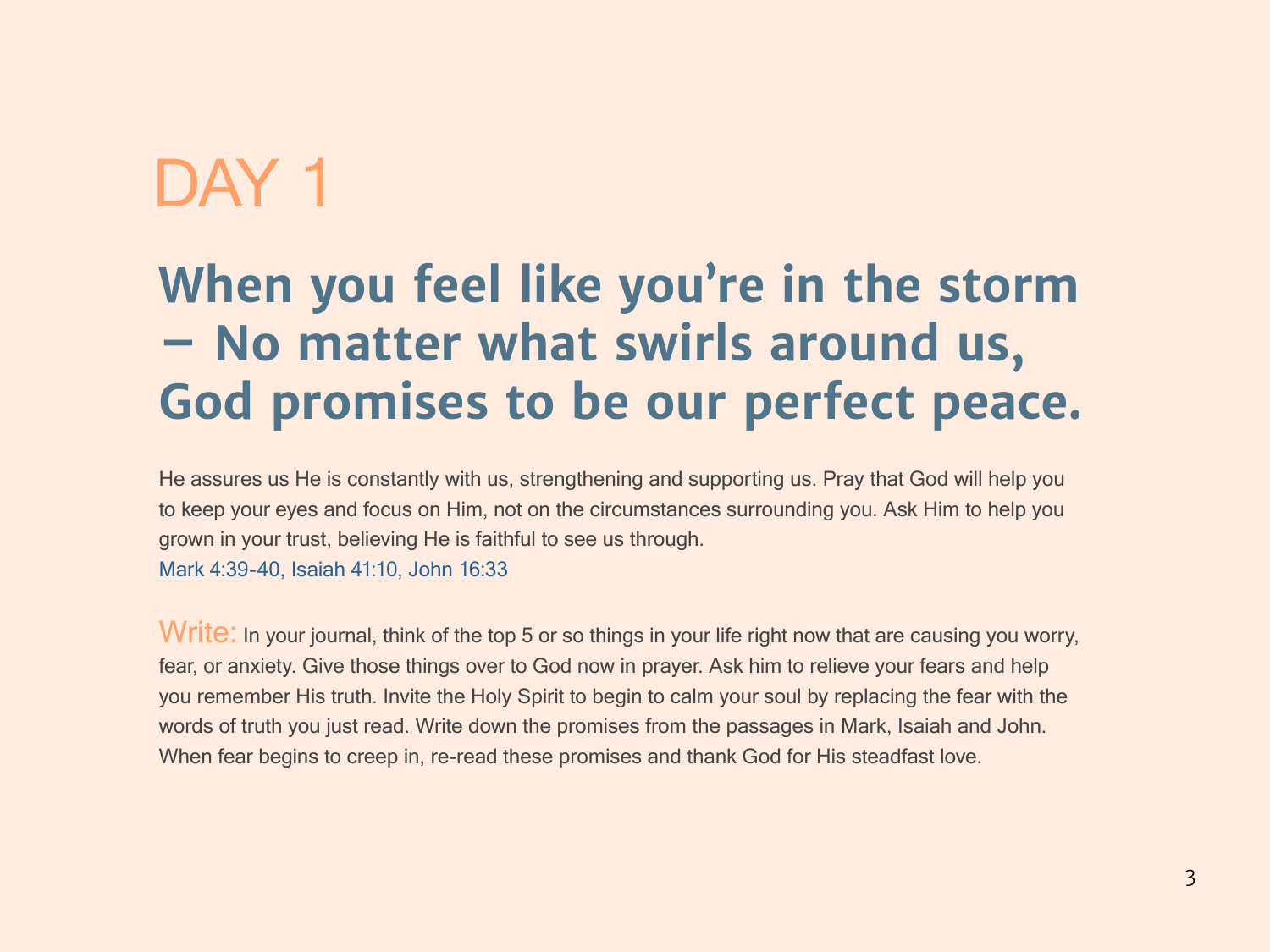### DAY<sub>2</sub>

### **When you need God's peace over panic**

The enemy will lure us towards panic and worry if we focus on all that is wrong in this world. But God offers us confident peace that can never be found in this life without Him. Ask for His help in choosing not to worry, but instead to pray, allowing His Spirit to guard your heart and mind in Him.

[Philippians 4:6-9,](http://www.biblestudytools.com/philippians/passage/?q=philippians+4:6-9) [Isaiah 26:3-4](http://www.biblestudytools.com/isaiah/passage/?q=isaiah+26:3-4), [John 14:27](http://www.biblestudytools.com/john/14-27.html)

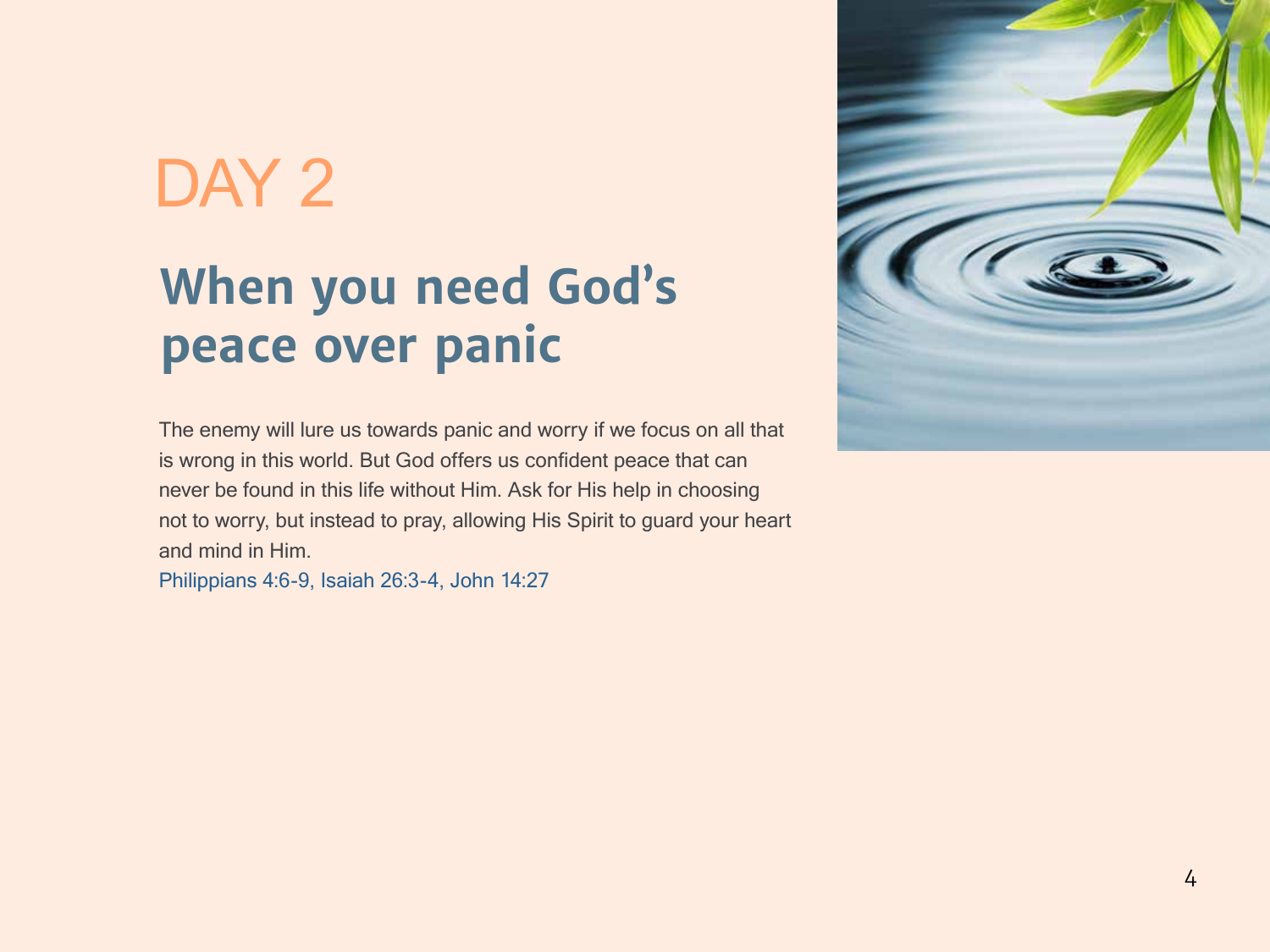### **When you're worried about finances**

Often it's hard to trust God when money problems, debt, and loss mount up high. Yet God knows what concerns us, He understands our every need, and He is more than able to provide all that we lack. Pray that He will give you wisdom in every financial decision, that He would help you to be generous in giving, and to trust Him in providing for your family's needs. [Matthew 6:25-27,](http://www.biblestudytools.com/matthew/passage/?q=matthew+6:25-27) [Hebrews 13:5-6](http://www.biblestudytools.com/hebrews/passage/?q=hebrews+13:5-6), [Philippians 4:19](http://www.biblestudytools.com/philippians/4-19.html)

Read: [What Happened the Day I Said Goodbye to My Dream Home](http://www.ibelieve.com/food-home/what-happened-the-day-i-said-goodbye-to-my-dream-home.html) by Renée Davis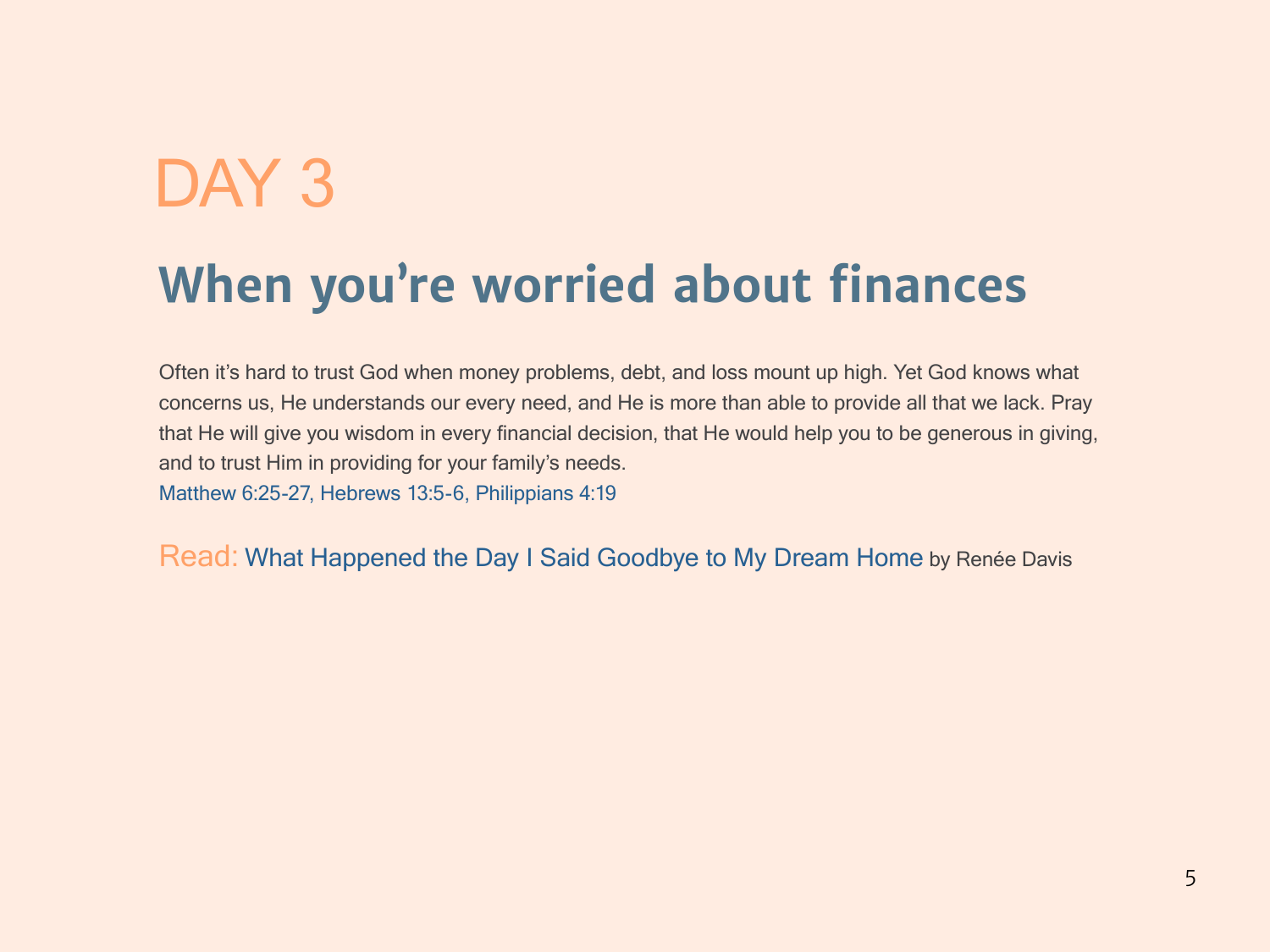## **When you're anxious about the future** DAY 4

When the future feels uncertain, when things seem to change, or we find ourselves on a new journey in this life, we can start to feel the pressure and stress of it all weighing down heavy on our hearts and minds. But Christ reminds us not to worry about tomorrow. He assures us of His care for each and every day. Ask Him to help you let go of trying to figure everything out and to trust Him in today, knowing He is with you always, and will lead you every step of tomorrow.

[Psalm 56:3,](http://www.biblestudytools.com/psalms/56-3.html) [Matthew 6:34,](http://www.biblestudytools.com/matthew/6-34.html) [Luke 12:22-26](http://www.biblestudytools.com/luke/passage/?q=luke+12:22-26)

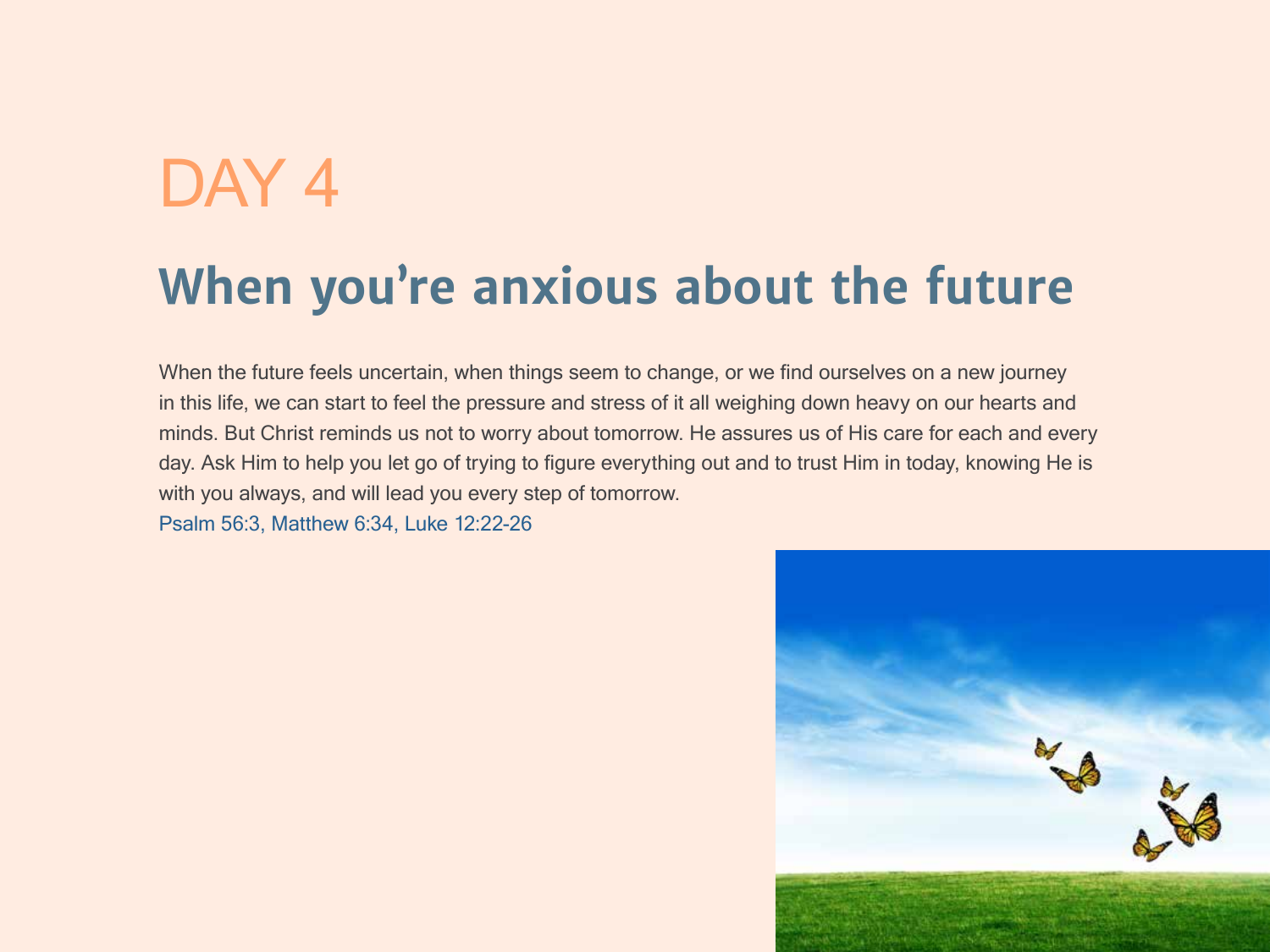### **When you're afraid for the safety of those you love**

One of the biggest fears many battle is that something bad will happen to their loved ones. Yet reality is, we can't always be with them, nor can we always protect them from all that may come their way. But God is with them always, and He is Mighty. Pray that His protection would surround those you love, that His angels would guard their coming and going, and He would keep them safe from harm. Thank Him that we can release those we love into His care, knowing that He watches over His children, and covers them in His care.

[Psalm 34:7](http://www.biblestudytools.com/psalms/34-7.html), [Psalm 121:3-8,](http://www.biblestudytools.com/psalms/passage/?q=psalm+121:3-8) [Psalm 91:11](http://www.biblestudytools.com/psalms/91-11.html)

Read: [Trusting God with Our Children](http://www.ibelieve.com/motherhood/trusting-god-with-our-children.html) by Kate Motaung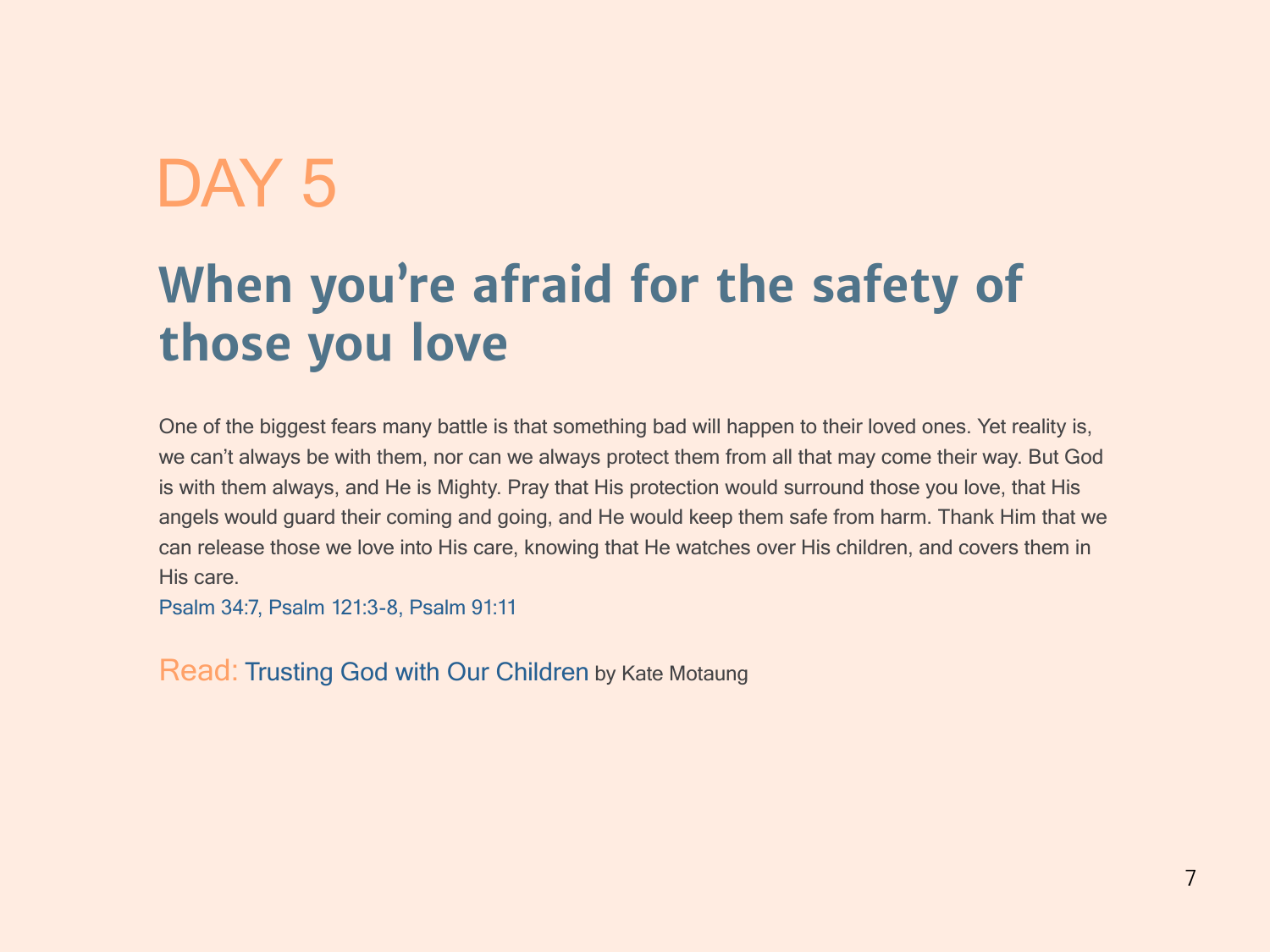## **When you feel overwhelmed** DAY<sub>6</sub>



When troubles overwhelm and worry sets in, it can feel like we can hardly breathe. It might seem as if we're drowning in the pressures and fears that life has thrown our way. God can cut through all that; He is powerful to work a miracle on our behalf. The same God who split the sea and healed the sick is the God who hears your prayers today. Tell him what concerns you, and thank Him that He is helping you this day. [Isaiah 35:4](http://www.biblestudytools.com/isaiah/35-4.html), [1 Corinthians 14:33](http://www.biblestudytools.com/1-corinthians/14-33.html), [Psalm 61:2-5](http://www.biblestudytools.com/psalms/passage/?q=psalm+61:2-5)

Watch: [Why Are Women Overwhelmed and Stressed Out?](http://www.godtube.com/watch/?v=0E99C1NU) with Kate Harris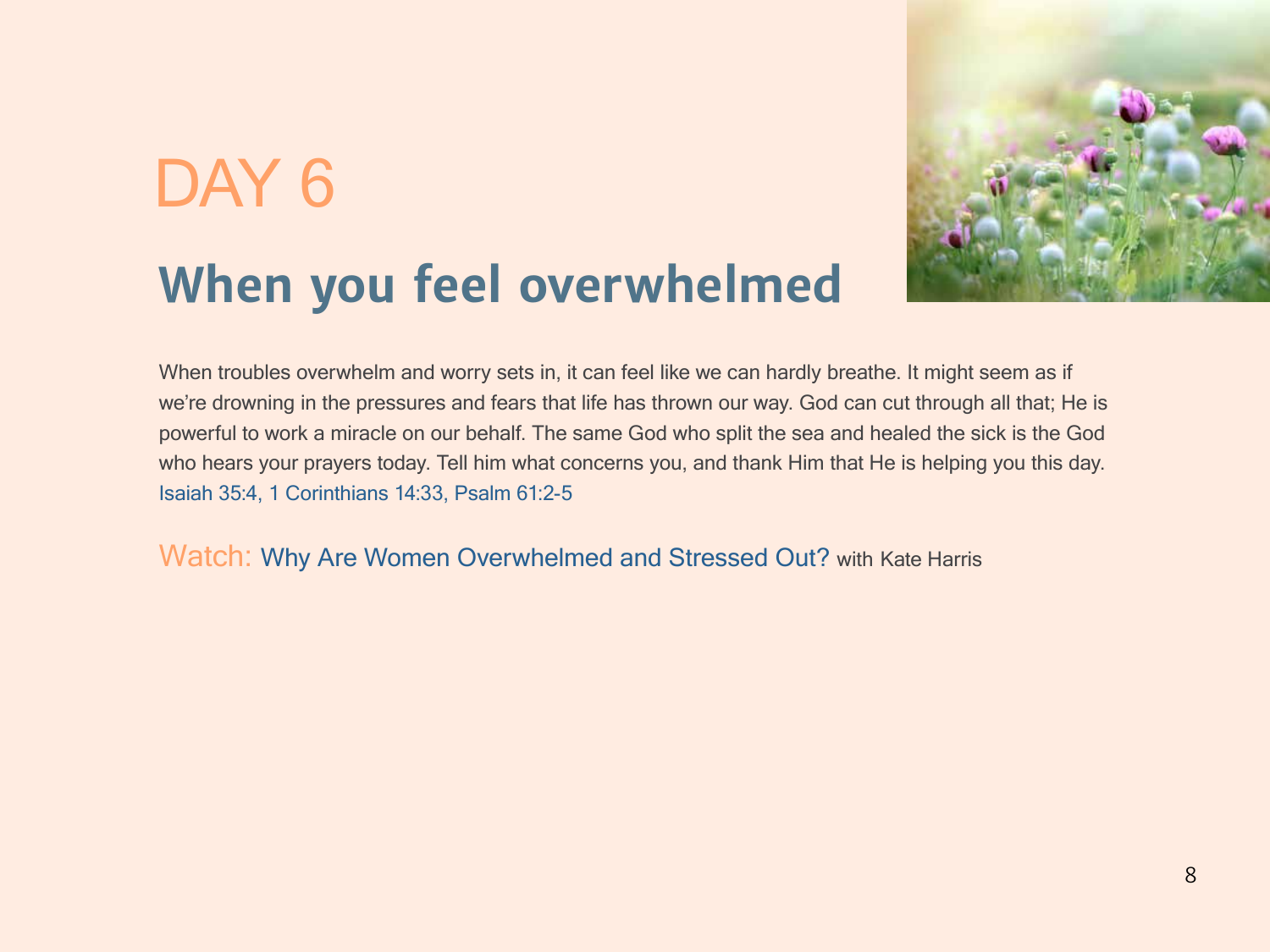## DAY<sub>7</sub>

### **When you're facing defeat and discouragement**

The voices in this world, the Enemy's lies, and even our own negative words can do a pretty good job of making us feel defeated and anxious. Choose to tune out from all that mess, and instead choose to listen to what God says about you. He reminds you that you are more than a conqueror. He tells you not to fear. Pray He will help you to have wisdom in whose voice you listen today, and that your thoughts would be focused on Him.

[Joshua 1:9,](http://www.biblestudytools.com/joshua/1-9.html) [Psalm 43:5,](http://www.biblestudytools.com/psalms/43-5.html) [Romans 16:20](http://www.biblestudytools.com/romans/16-20.html)

Read: [Dear You… A Letter for All of the Hard Days](http://www.aholyexperience.com/2014/09/dear-you-a-letter-for-all-of-the-hard-days/) by Ann Voskamp

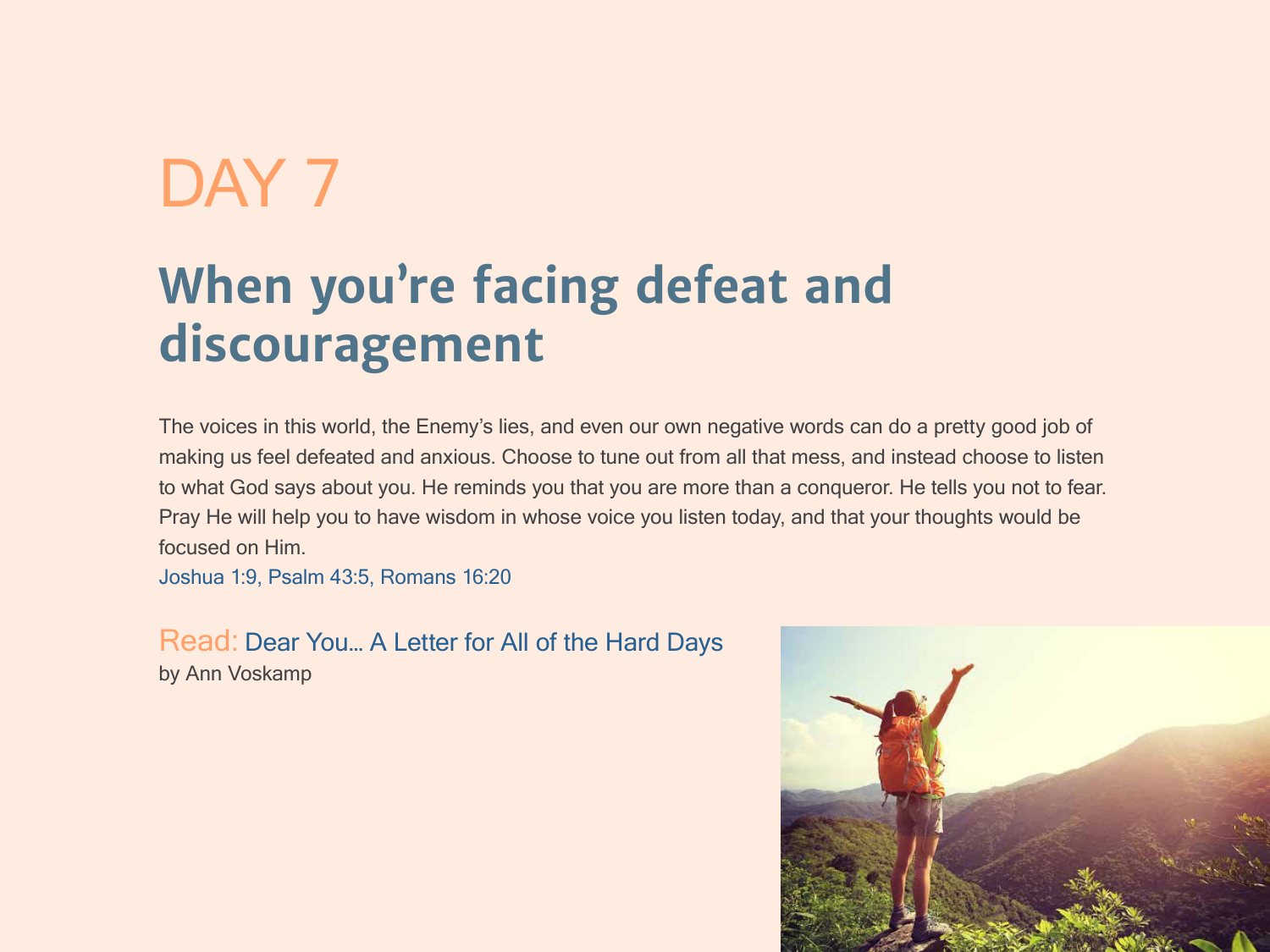## **When you feel desperate**  DAY 8

For the days you can't see a way out of your troubles, when desperation raises its head, and you don't see an end in sight, know this: God is near. He reminds you that He's fighting for you. He tells us to stand strong in His armor and in the power of His word. Read out loud every word of the armor of God, pray that He would help you to lift your head straight up to Him, believing that He will see you through. [Psalm 34:4-7,](http://www.biblestudytools.com/psalms/passage/?q=psalm+34:4-7) [Exodus 14:14,](http://www.biblestudytools.com/exodus/14-14.html) [Ephesians 6:10-18](http://www.biblestudytools.com/ephesians/passage/?q=ephesians+6:10-18)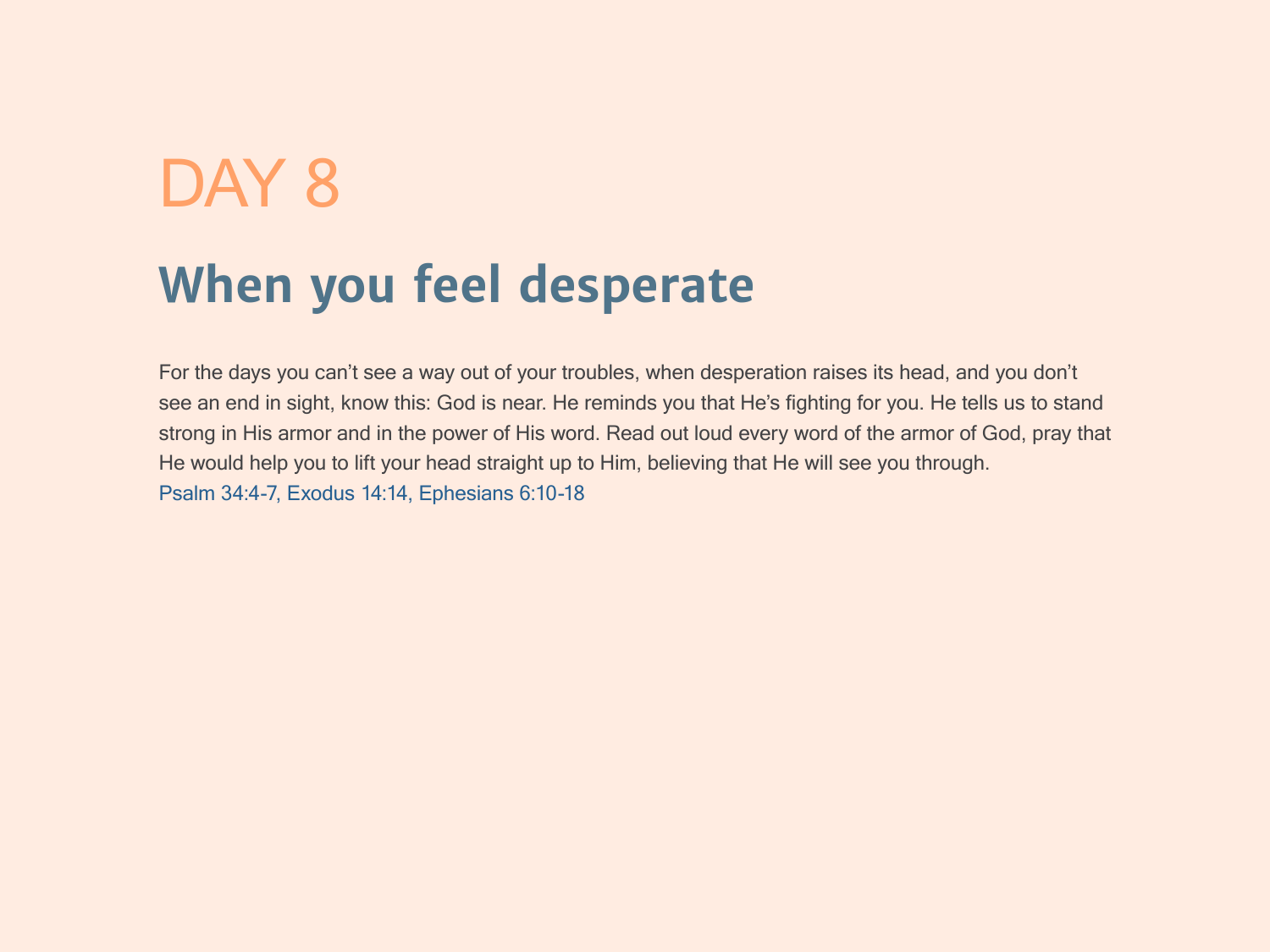

### **When life seems too chaotic and busy**

When days feel full and busy, our time with God may get pushed out. Don't fall for that trap. Time with God will always keep our focus clear and help us move in the right direction. He is able to multiply your efforts and fill you with great peace and joy even in the midst of chaos. Ask for His help to spend time in His presence, pray that He will help you to say yes to the best, and let the other things go. [1 Peter 5:6-7,](http://www.biblestudytools.com/1-peter/passage/?q=1-peter+5:6-7) [Luke 10:38-42,](http://www.biblestudytools.com/luke/passage/?q=luke+10:38-42) [Psalm 46:10](http://www.biblestudytools.com/psalms/46-10.html)

Read: For the Woman Trying to do it All by Katy McCown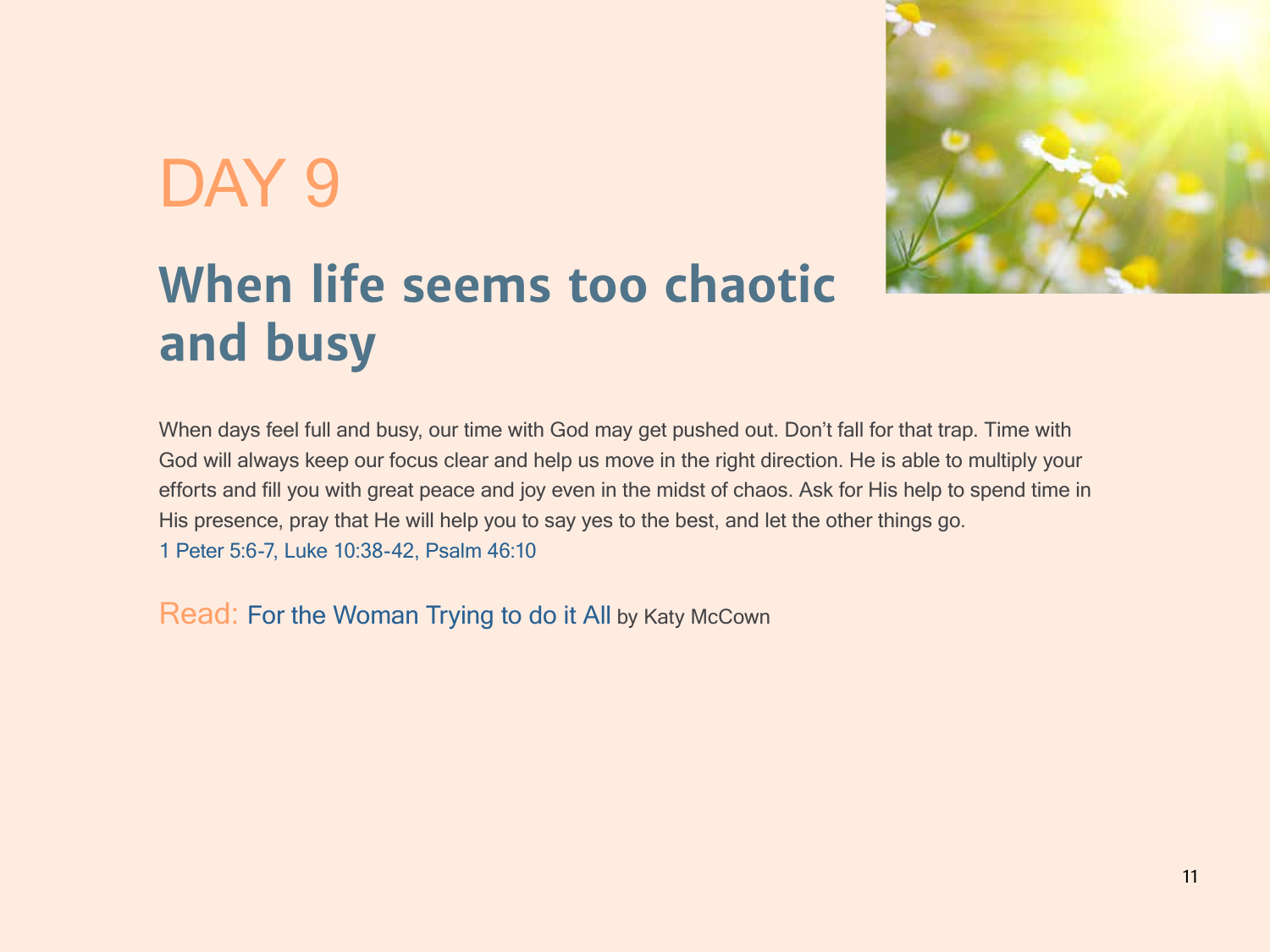### **God reminds us to pray for our leaders, but He reminds us He still is Sovereign over all**



Ask Him to help you not to worry about the things that are out of your control, but to be faithful and wise to support and pray for those leaders who might be godly influences in our land. Thank Him that our times are in His hands. Pray for His blessing and mercy over our nation.

[John 14:27](http://www.biblestudytools.com/john/14-27.html), [Psalm 31:15,](http://www.biblestudytools.com/psalms/31-15.html) [John 16:33](http://www.biblestudytools.com/john/16-33.html)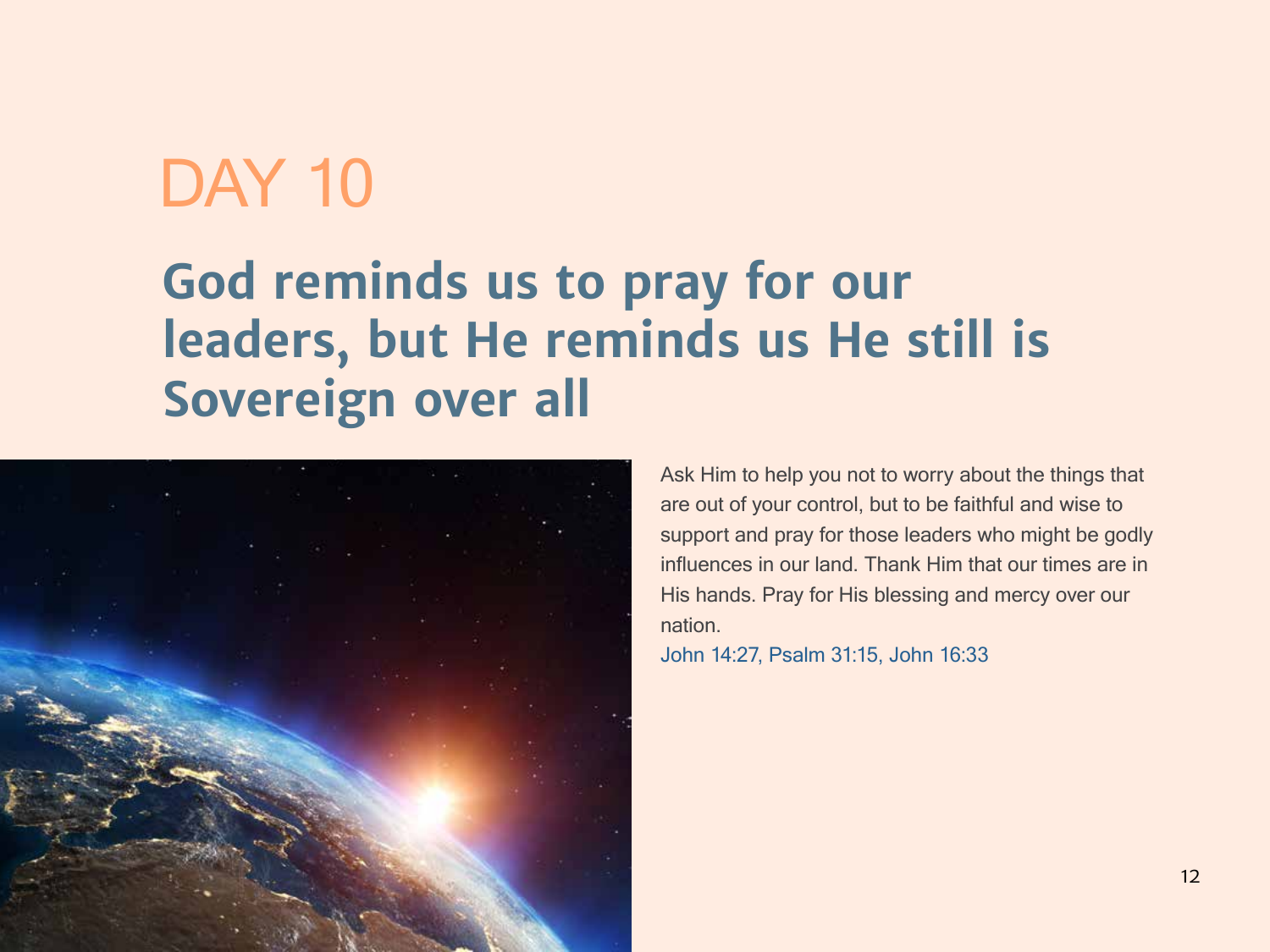### **When you need a reminder that God fights for you**

No matter what we face in this life, we are never in the battle alone. God goes before us, He's with us every step, and He leads the way ahead. Pray that you would stay alert in a dark world, that God will help you to stand strong in Him, and that you would daily sense His Presence covering you in all that you're up against.

[Joshua 23:10,](http://www.biblestudytools.com/joshua/23-10.html) [Deuteronomy 3:22](http://www.biblestudytools.com/deuteronomy/3-22.html), [Romans 8:31-32](http://www.biblestudytools.com/romans/passage/?q=romans+8:31-32)

Read: [4 Powerful Ways to Fight with Joy Today](http://margaretfeinberg.com/4-powerful-ways-fight-joy-today/) by Margaret Feinberg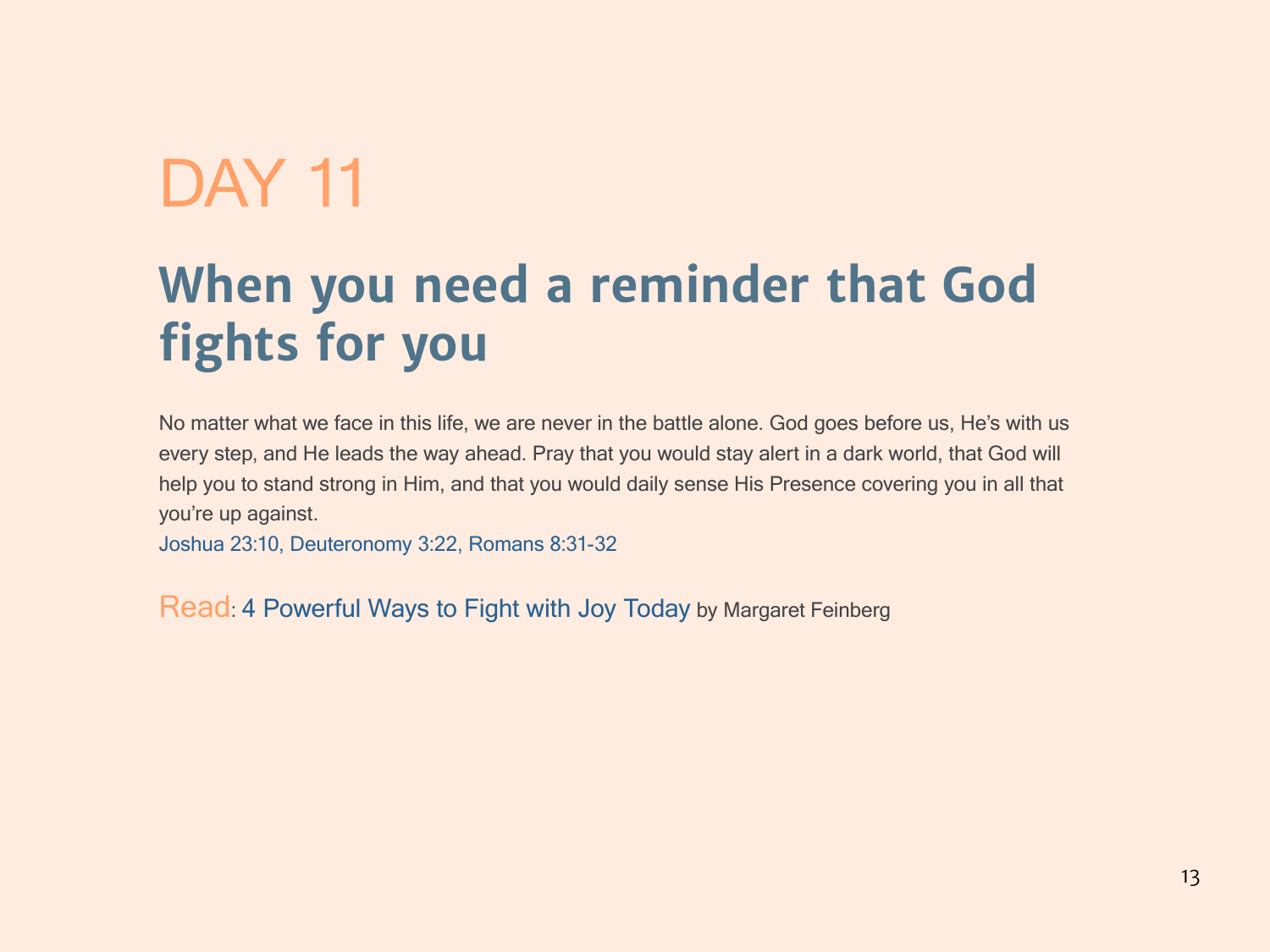#### **When you feel all alone**

When struggles come, fear and loneliness may often follow. The enemy wants nothing more than for you to feel like you're all alone. Be reminded that God sees you, right where you are, and He won't ever leave you to fend for yourself. Thank Him that He is strongly supporting you right now, that He sees right where you are. Believe His Word -- that He cares and you are never alone. [Genesis 16:13](http://www.biblestudytools.com/genesis/16-13.html), [Psalm 25:16-17](http://www.biblestudytools.com/psalms/passage/?q=psalm+25:16-17), [2 Chronicles 16:9](http://www.biblestudytools.com/2-chronicles/16-9.html)

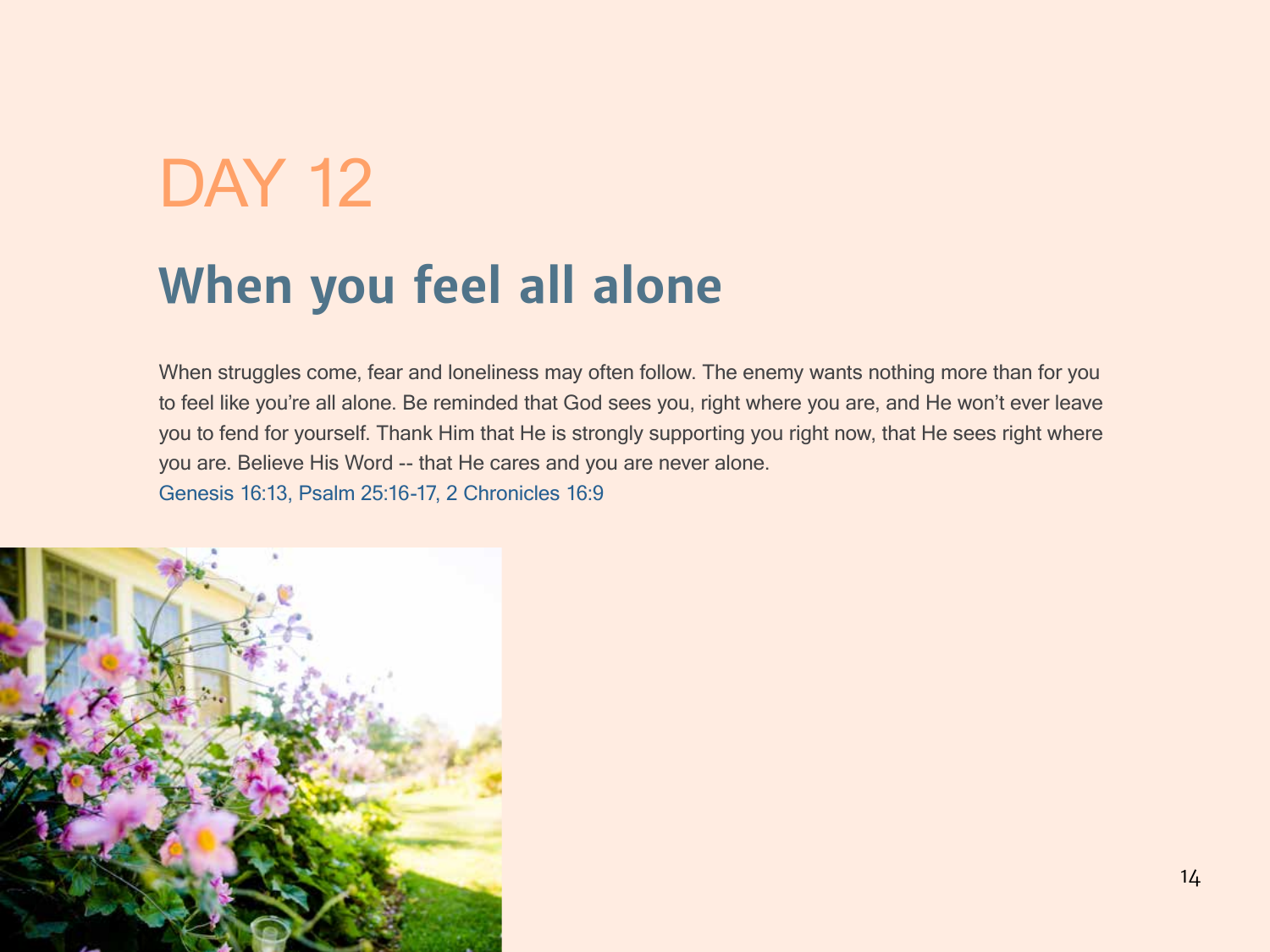### **When you're battling depression and darkness**

This world can feel dark many days. And in troubling times, that darkness can hover closely. Yet God is still there. And He reminds us that He's greater than anything we face in this life. His power is the One who can set us free from the pit we sometimes sink down into. Pray for God's miraculous power to break through the darkness and cover you, lift you up, out of the place you may find yourself in today. Believe that nothing is impossible with Him, ask Him for His healing and grace to touch the deepest parts of your life.

[Matthew 19:26,](http://www.biblestudytools.com/matthew/19-26.html) [2 Timothy 1:7](http://www.biblestudytools.com/2-timothy/1-7.html), [1 John 4:4](http://www.biblestudytools.com/1-john/4-4.html)

Read: [9 Steps to Overcoming Anxiety and Depression](http://www.ibelieve.com/health-beauty/9-steps-to-overcome-anxiety-and-depression.html) by Laurie Coombs Watch: [3 Promises from Scripture to Remind You You're Brave Enough to Face](http://www.godtube.com/watch/?v=YLLK7WNX)  [Each Day](http://www.godtube.com/watch/?v=YLLK7WNX)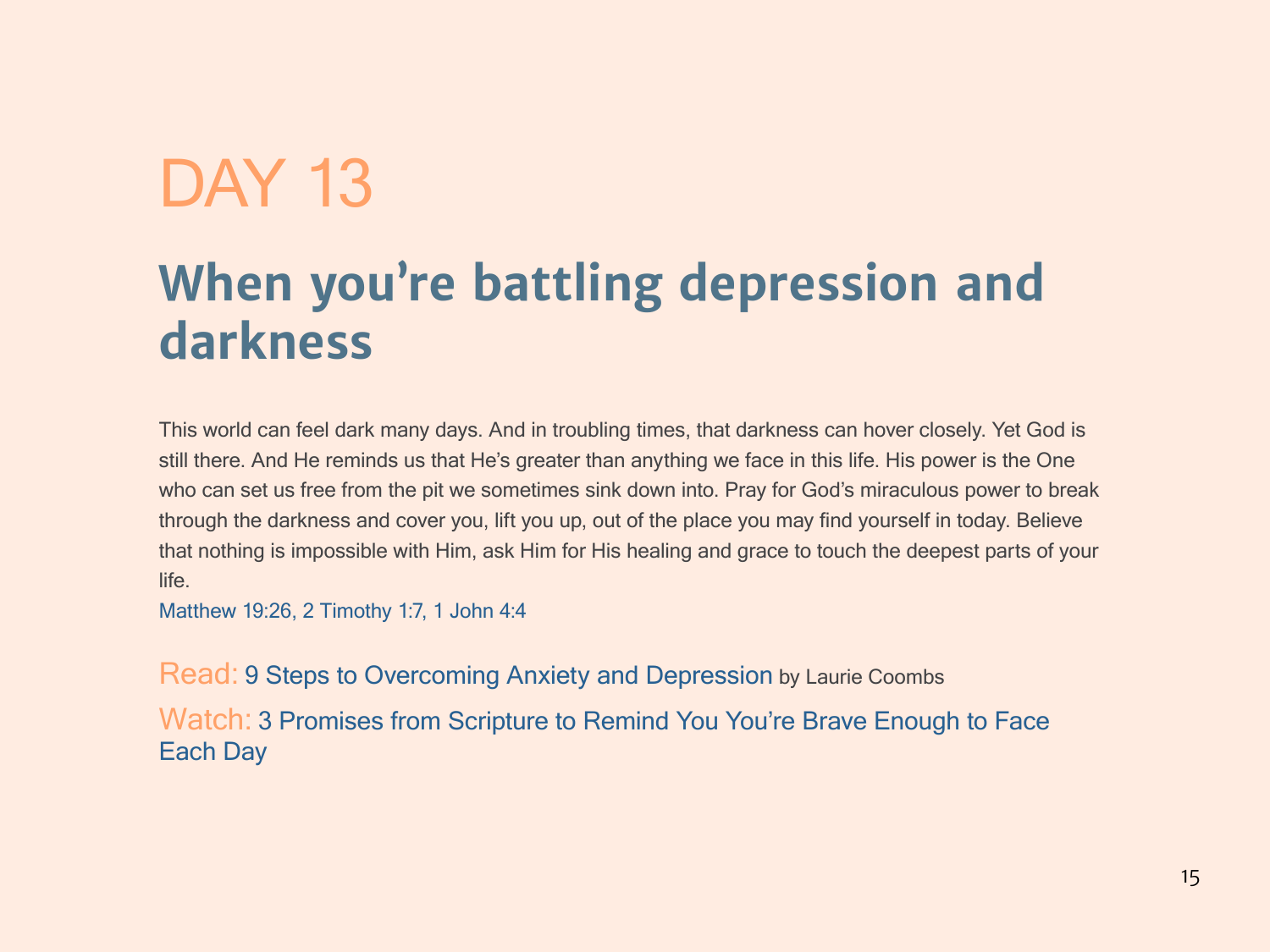## **When you're facing fear about a hard diagnosis** DAY 14



Some of the biggest life blows come in the form of a diagnosis. Cancer. Disease. Chronic illness. Disability. Pain. It can send us spiraling. Yet nothing takes God by surprise, and He reminds us in the midst of bad news, we still don't have to fear. We can trust Him. Pray that God will flood your heart with the assurance that He holds you and will carry you through the toughest times in this life. Thank Him in advance for His healing and strength. Believe His Word that assures you He is near to the brokenhearted and saves those whose spirits are crushed.

[Psalm 34:17-20,](http://www.biblestudytools.com/psalms/passage/?q=psalm+34:17-20) [Psalm 23:4,](http://www.biblestudytools.com/psalms/23-4.html) [Psalm 112:7](http://www.biblestudytools.com/psalms/112-7.html)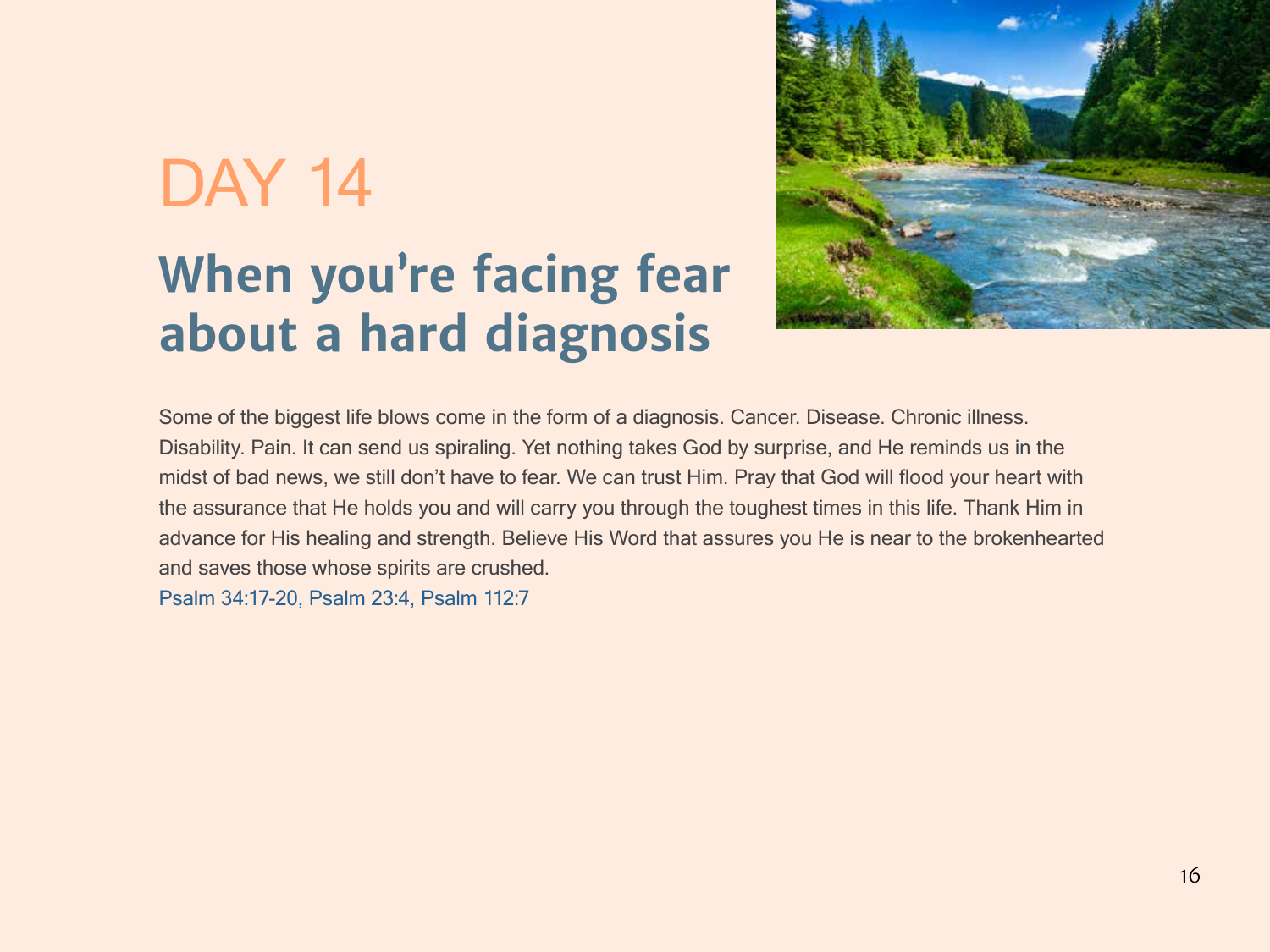### **When your mind is flooded with doubt and fear**

Sometimes in the midst of pressures and stress, our minds can start spinning out of control. We find ourselves creating problems that don't even exist, doubt and worry can overwhelm us and take control. Pray that God will help you to take every thought captive in obedience to Christ, that you would choose to set your thoughts on Him, that His peace and rest will guard your heart and mind in Christ. [Psalm 62:5,](http://www.biblestudytools.com/psalms/62-5.html) [Philippians 4:8](http://www.biblestudytools.com/philippians/4-8.html), [2 Corinthians 10:4-5](http://www.biblestudytools.com/2-corinthians/passage/?q=2-corinthians+10:4-5)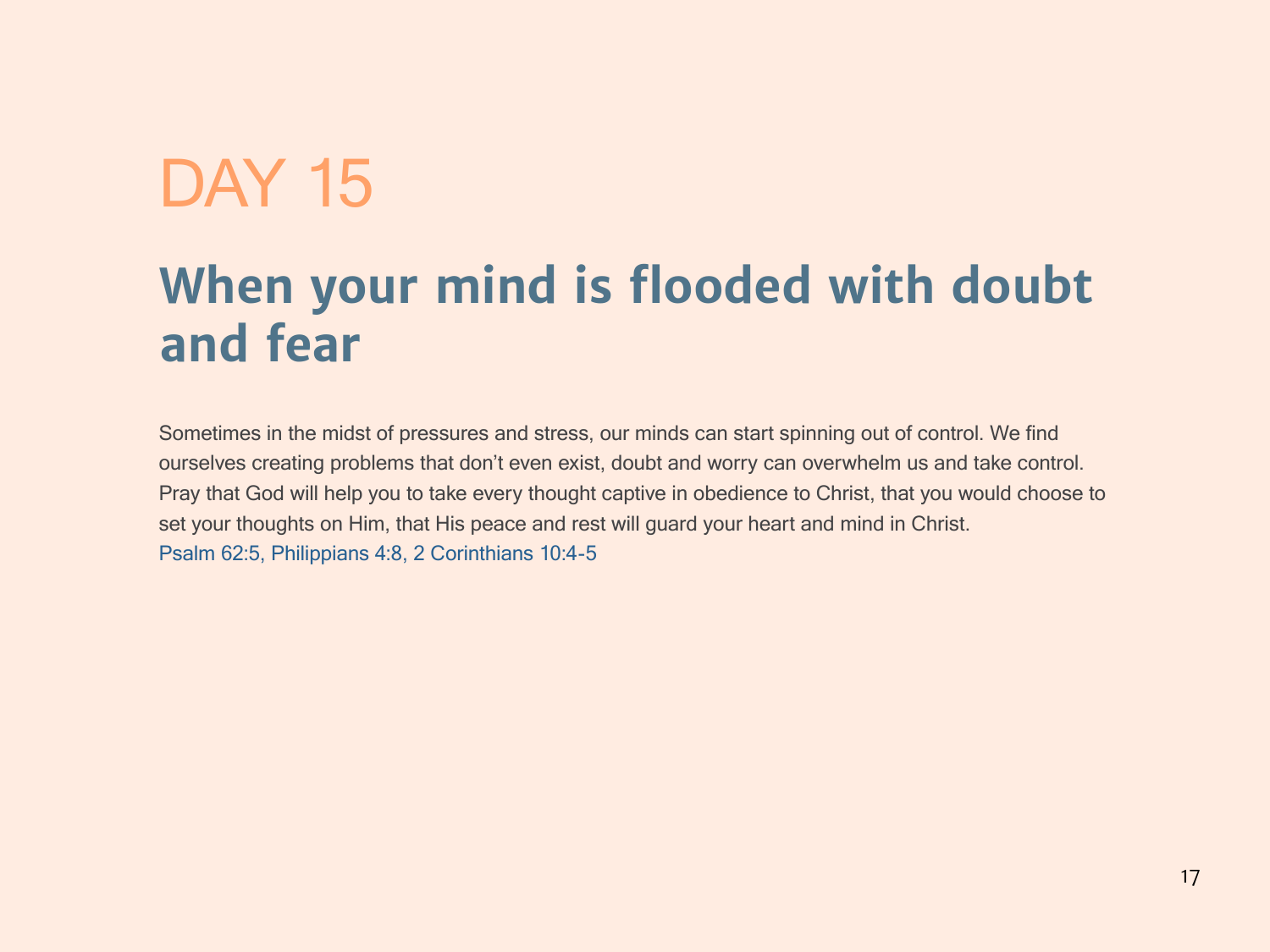## **When you feel like you've drifted or lost your way** DAY 16



When we start to feel distant from God, or feel like we've lost our way, God is still there. He waits for us to return and offers forgiveness and grace. Out of His Presence is anxiety and fear, but in Him, there is abundant life, purpose, and joy. Ask God's forgiveness for what you need to make right with Him, thank Him for covering of care, for His huge mercy and love. Pray for His help and wisdom in staying close to Him, believing there is protection and goodness there.

[1 John 1:9,](http://www.biblestudytools.com/1-john/1-9.html) [Psalm 103:12,](http://www.biblestudytools.com/psalms/103-12.html) [John 10:10](http://www.biblestudytools.com/john/10-10.html)

Read: [5 Things that Cause Us to Drift Spiritually](http://www.ibelieve.com/faith/5-things-that-cause-us-to-drift-spiritually.html) by Chris Russell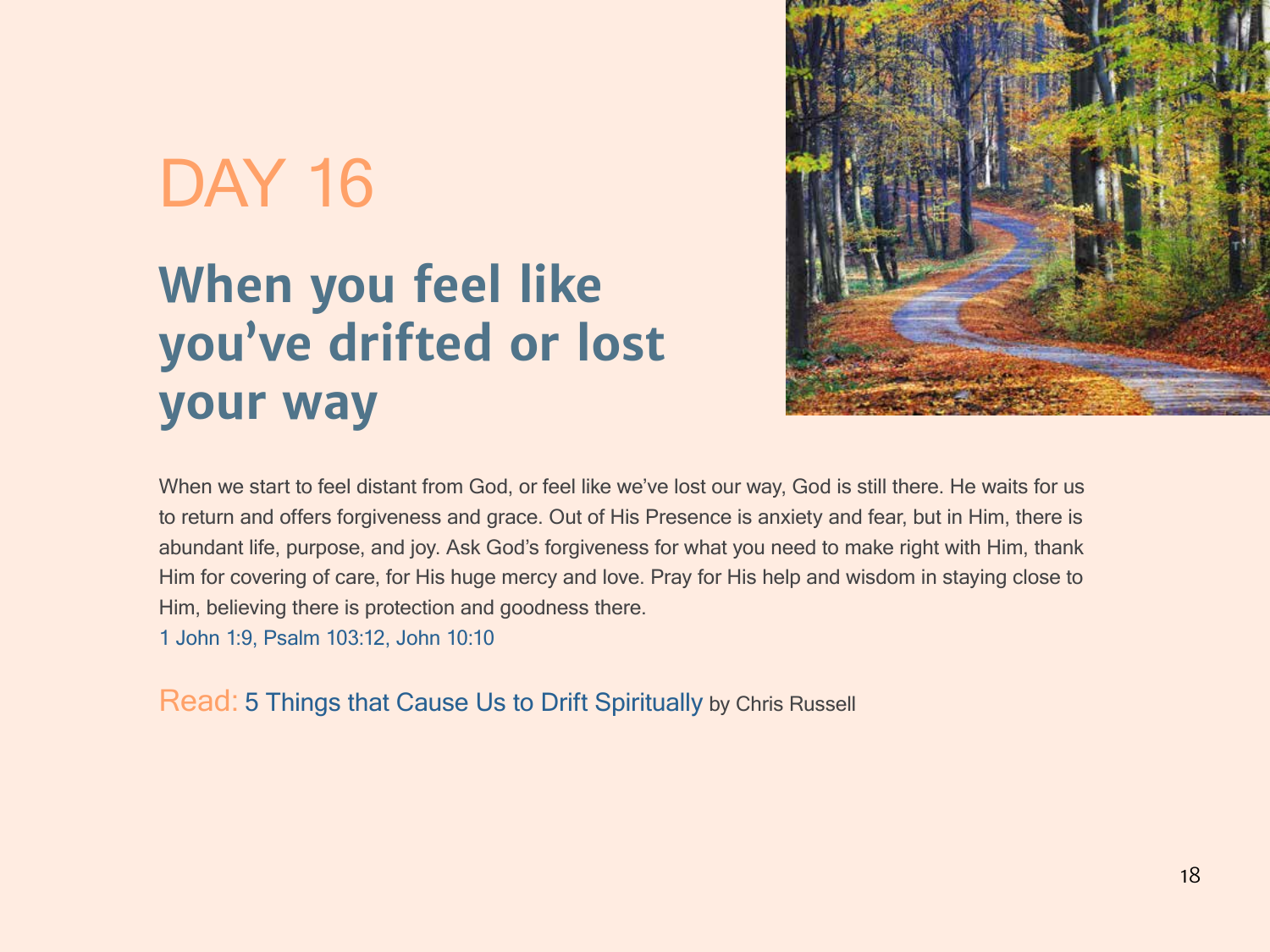## **When you find it too hard to forgive** DAY 17

Unforgiveness toward others or even toward ourselves can be controlling and consuming. It can breed bitterness and anxiety. Don't let it win. Pray that God will help you to let go of where you've been wronged, even when it's hard, choosing to forgive, determined to walk in love, knowing that His grace and forgiveness covers all. Pray that God will help you to release every past mistake to Him, and walk in the freedom and peace He brings.

[Matthew 18:21-22](http://www.biblestudytools.com/matthew/passage/?q=matthew+18:21-22), [Colossians 3:13,](http://www.biblestudytools.com/colossians/3-13.html) [Ephesians 4:32](http://www.biblestudytools.com/ephesians/4-32.html)

Watch: [How Do We Heal after Others Hurt Us?](http://www.godtube.com/watch/?v=WYGY6LNX)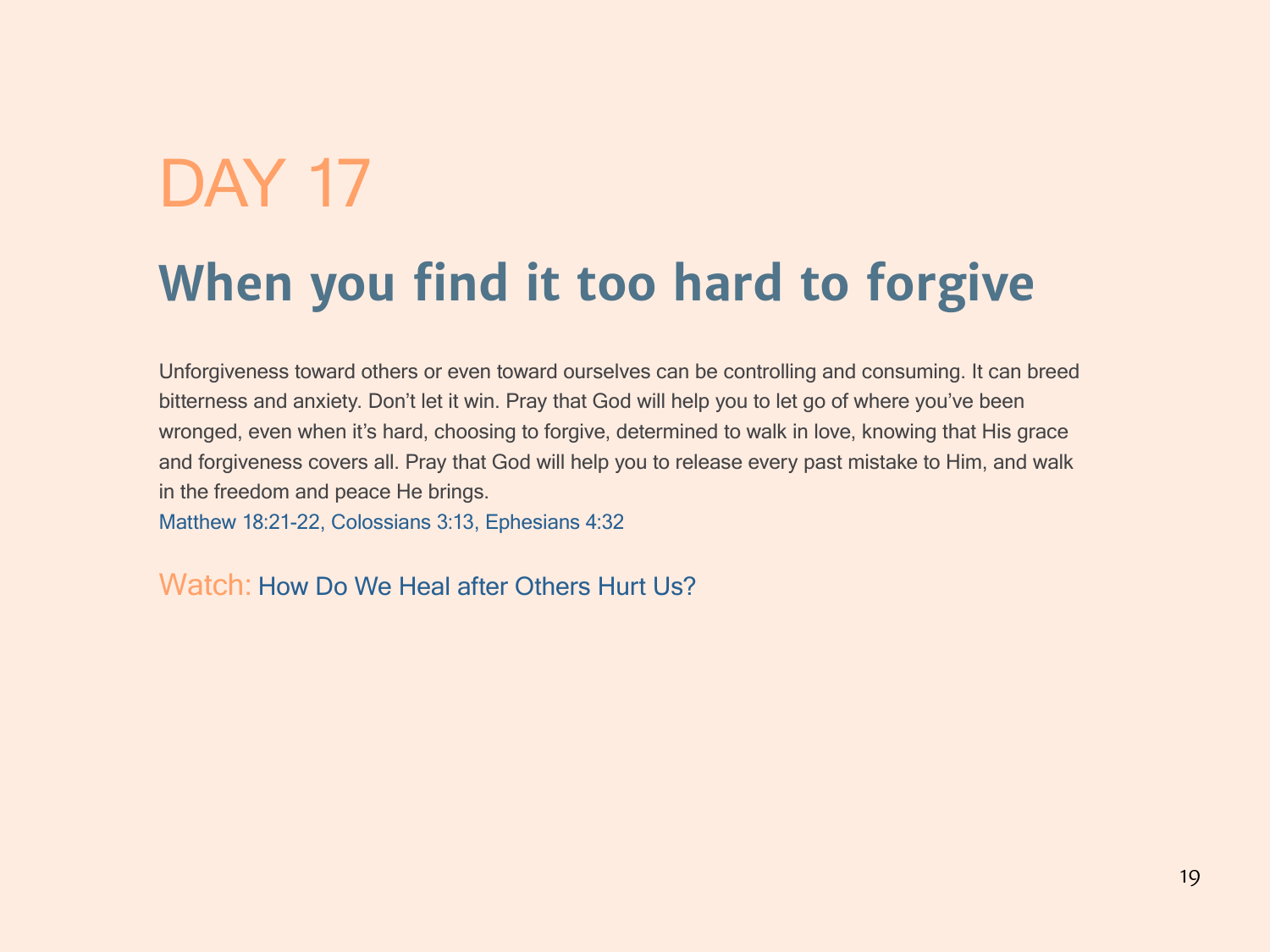#### **When you're afraid of what others think of you**



Sometimes we can let the fear of others or our desire to please people drive our thoughts and dictate our actions. That's never a wise path to follow, it will always lead to defeat and disillusionment. God reminds us that the fear of man is a trap, but His perfect love casts out all fear. Pray He would show you what changes you need to set in place today, so you care more about living for Him, and less about striving to please others.

[1 John 4:18,](http://www.biblestudytools.com/1-john/4-18.html) [Psalm 27:1,](http://www.biblestudytools.com/psalms/27-1.html) [Proverbs 29:25](http://www.biblestudytools.com/proverbs/29-25.html)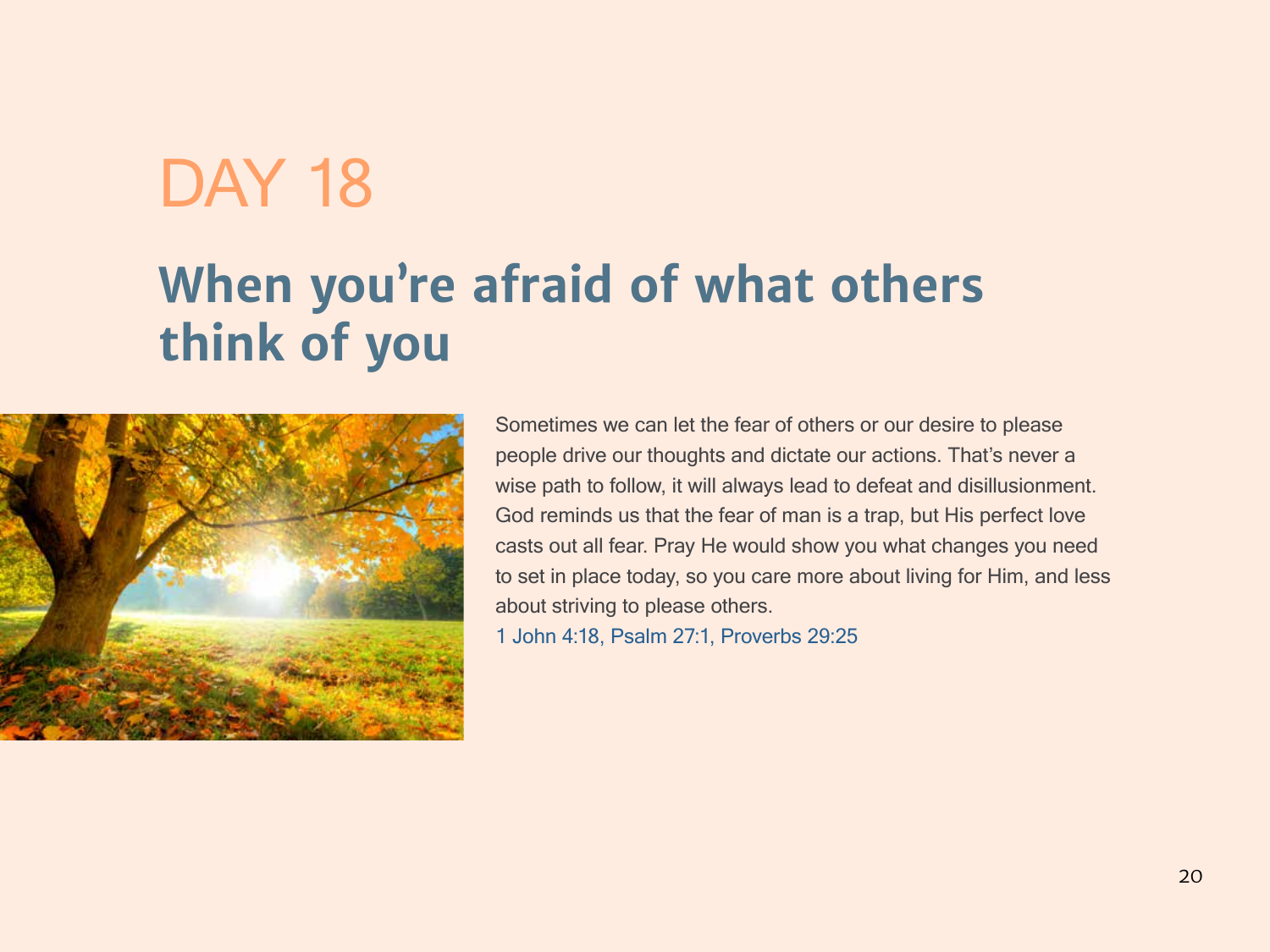## **When you're facing giants**  DAY 19

When the odds seem stacked against us and we're face to face with big obstacles, it can feel insurmountable. But often, this is the very place where God shows up strong on our behalf. He sees victory, when we see defeat. Pray that He will do what seems impossible on your behalf, that He would help you to stand strong in wisdom and faith, believing His Word that no weapon formed against us will prosper.

[Psalm 118:6-7](http://www.biblestudytools.com/psalms/passage/?q=psalm+118:6-7), [Isaiah 54:17](http://www.biblestudytools.com/isaiah/54-17.html), [Judges 6:12](http://www.biblestudytools.com/judges/6-12.html)

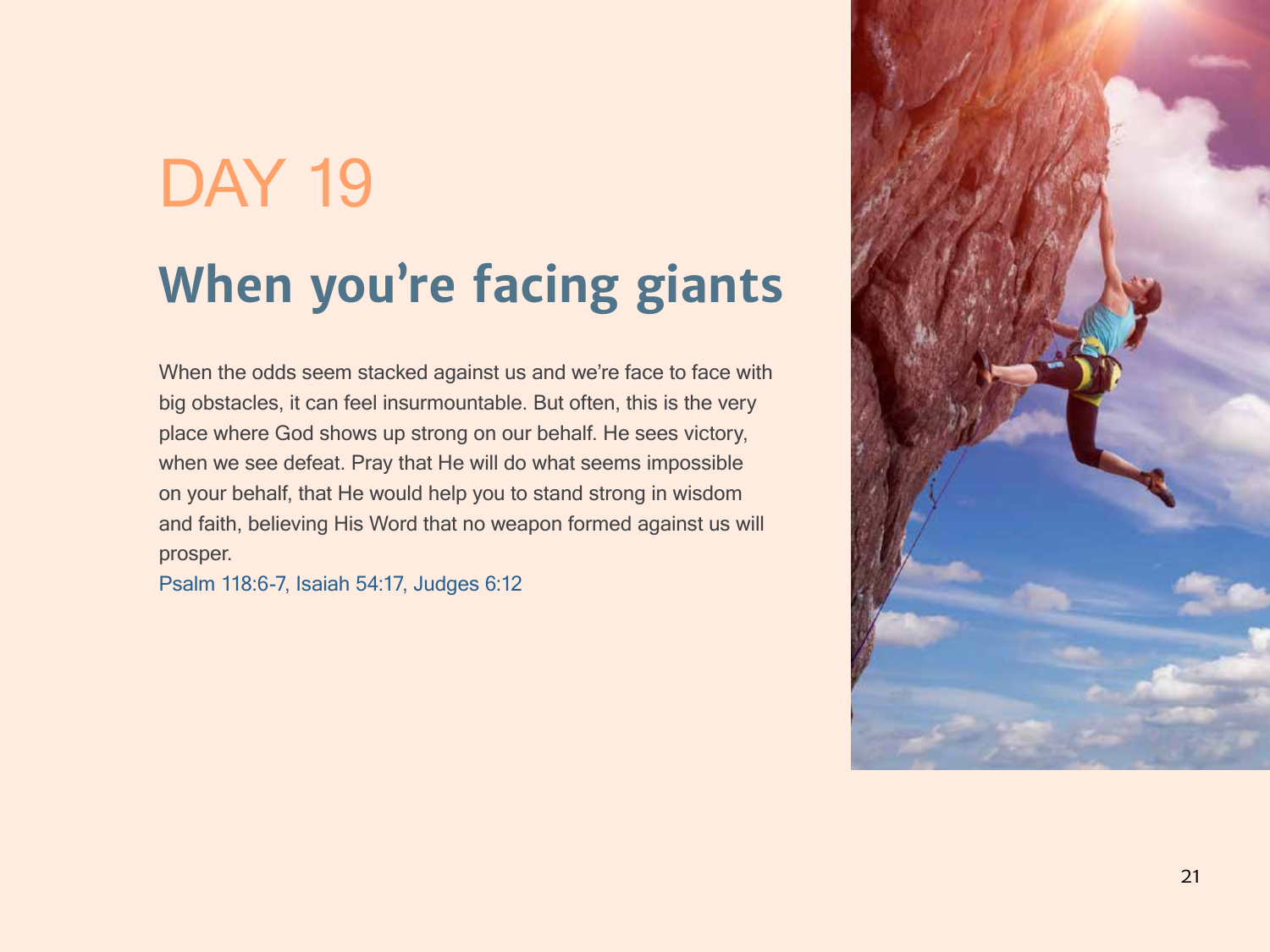## **When you need new strength in the journey** DAY 20

Even the best warriors get tired, battle-weary. None of us are immune to deep weariness and fatigue, it reminds us of our limitations. But He is forever strong and fills us afresh with His strength and power to stay on the journey. Pray for the fresh filling of God's Spirit in your life to combat worry and strengthen you in weakness. Ask Him to help you press on,

making the most of every opportunity. Believe that He is able to do more than you could ever imagine.

[Philippians 3:12-14](http://www.biblestudytools.com/philippians/passage/?q=philippians+3:12-14), [Isaiah 40:30-31](http://www.biblestudytools.com/isaiah/passage/?q=isaiah+40:30-31), [Ephesians 3:20-21](http://www.biblestudytools.com/ephesians/passage/?q=ephesians+3:20-21)

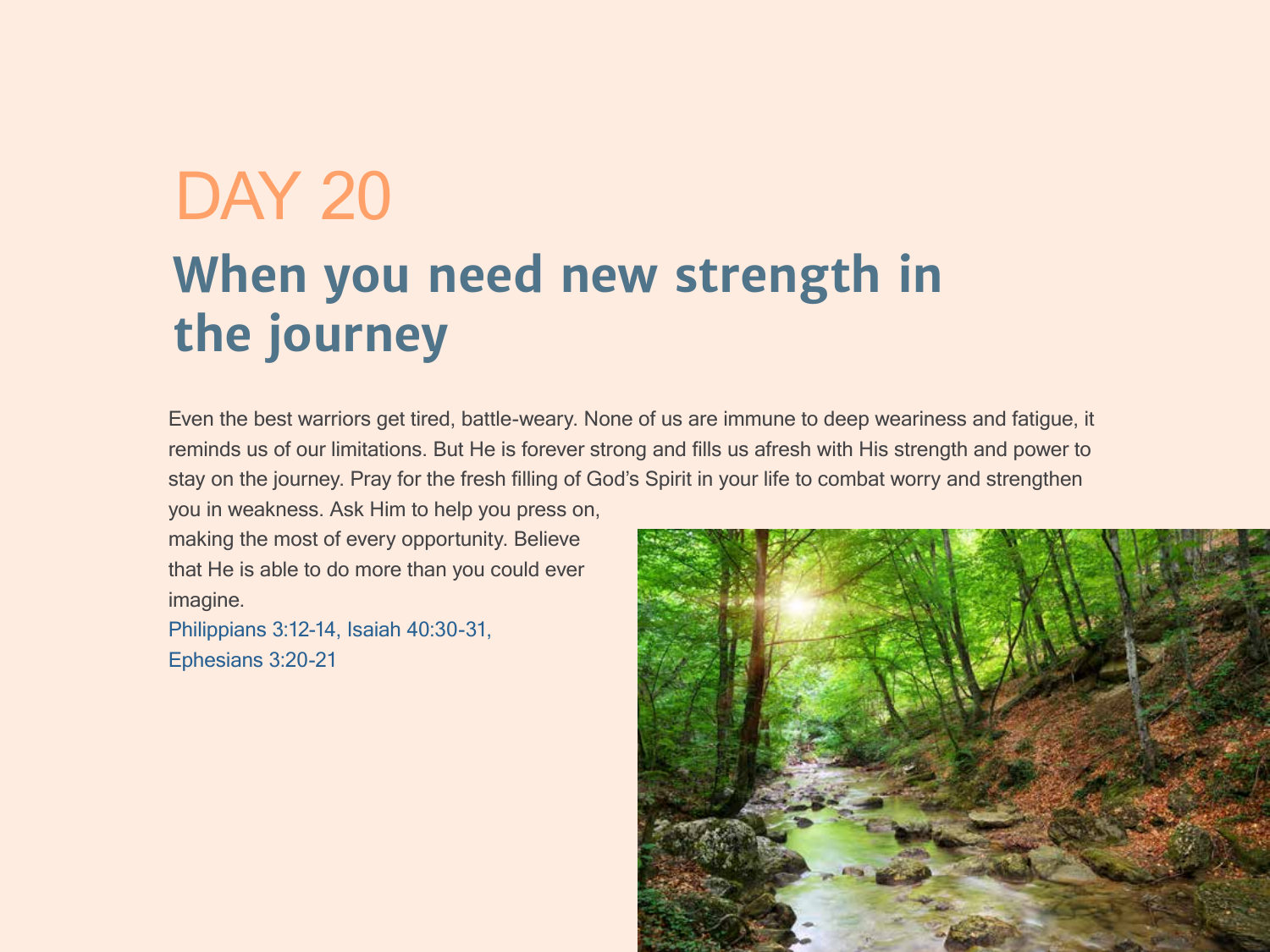### **When the Enemy seems hot on your trail**

Some days the enemy seems to be close behind, whispering lies, trying to bring discouragement, defeat, or temptation to trip us up. But God is our Hiding Place, our Refuge, and Deliverer. He reminds us He is with us, fights for us, and is the One who brings victory in our lives over the enemy's schemes. Ask God to help you to be alert and wise to the Enemy's schemes, thank Him for the victory He gives through His power. Thank Him that He is always with you and He is strong on your behalf against any opposition you face. Pray for His protection to surround you and your family like a strong tower. [Psalm 32:7,](http://www.biblestudytools.com/psalms/32-7.html) [1 Peter 5:8-10](http://www.biblestudytools.com/1-peter/passage/?q=1-peter+5:8-10), [Deuteronomy 20:4](http://www.biblestudytools.com/deuteronomy/20-4.html)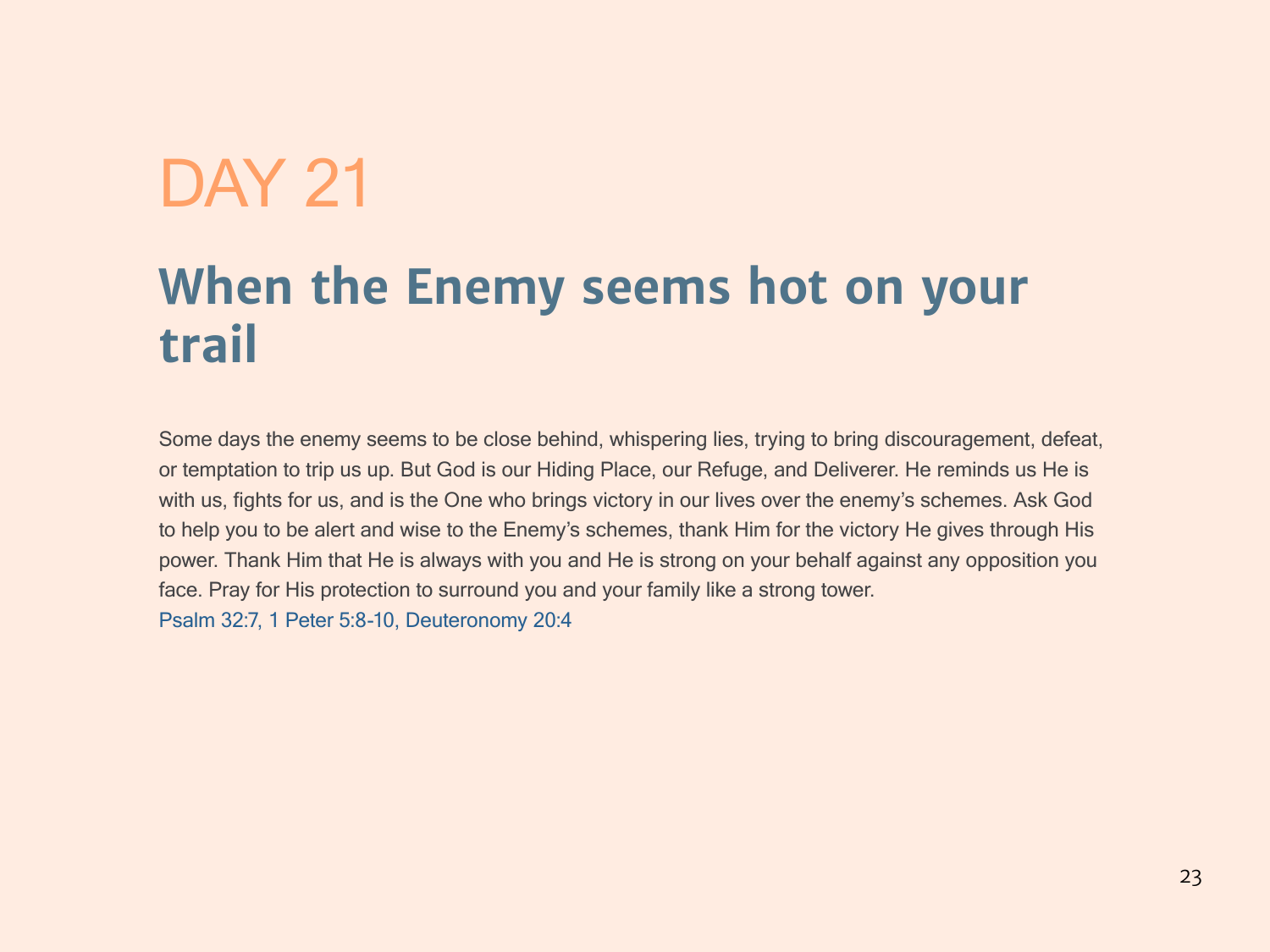### **When you can't find your joy**

Problems, worry, and stress have an incredible way of stealing our joy. Pray that God will renew your mind in Him, that His joy would fill your heart and be your strength today. Thank Him that true joy and peace are never dependent on our external circumstances, but are found in Him alone. [Psalm 30:5,](http://www.biblestudytools.com/psalms/30-5.html) [Nehemiah 8:10,](http://www.biblestudytools.com/nehemiah/8-10.html) [Psalm 94:19](http://www.biblestudytools.com/psalms/94-19.html)

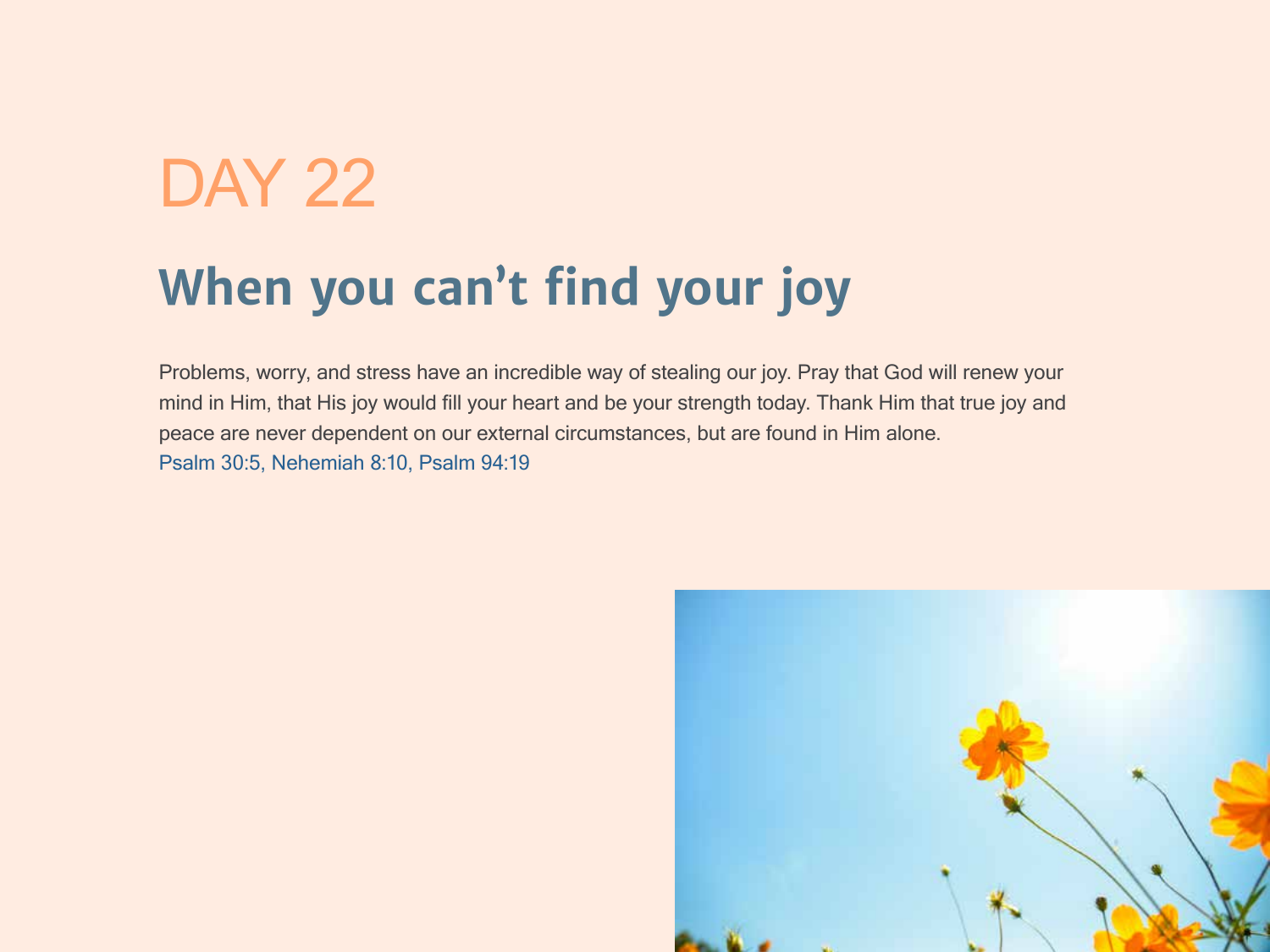### **When you need to be reminded of God's protection**

In a world that can often feel like a scary place, fear and worry sometimes get the best of us. We long for God's protection, and for His constant Presence over those we love. His Word reminds us over and over not to fear, but to be confident He is near. Pray through the verses of Psalm 91, ask God for His protection and covering over your family and home. Pray for the peace of His Spirit to help you rest, knowing that with Him, we dwell in Safety. Thank Him that He is our Rock, our Shield, and Deliverer. [Psalm 91](http://www.biblestudytools.com/psalms/91.html)

Write: In your journal, make 3 columns: Promises, Truths, and Commands. Re-read Psalm 91 and write down every truth, promise and command that you read. Then meditate on these truths and promises, asking God to help you remember them in moments of fear.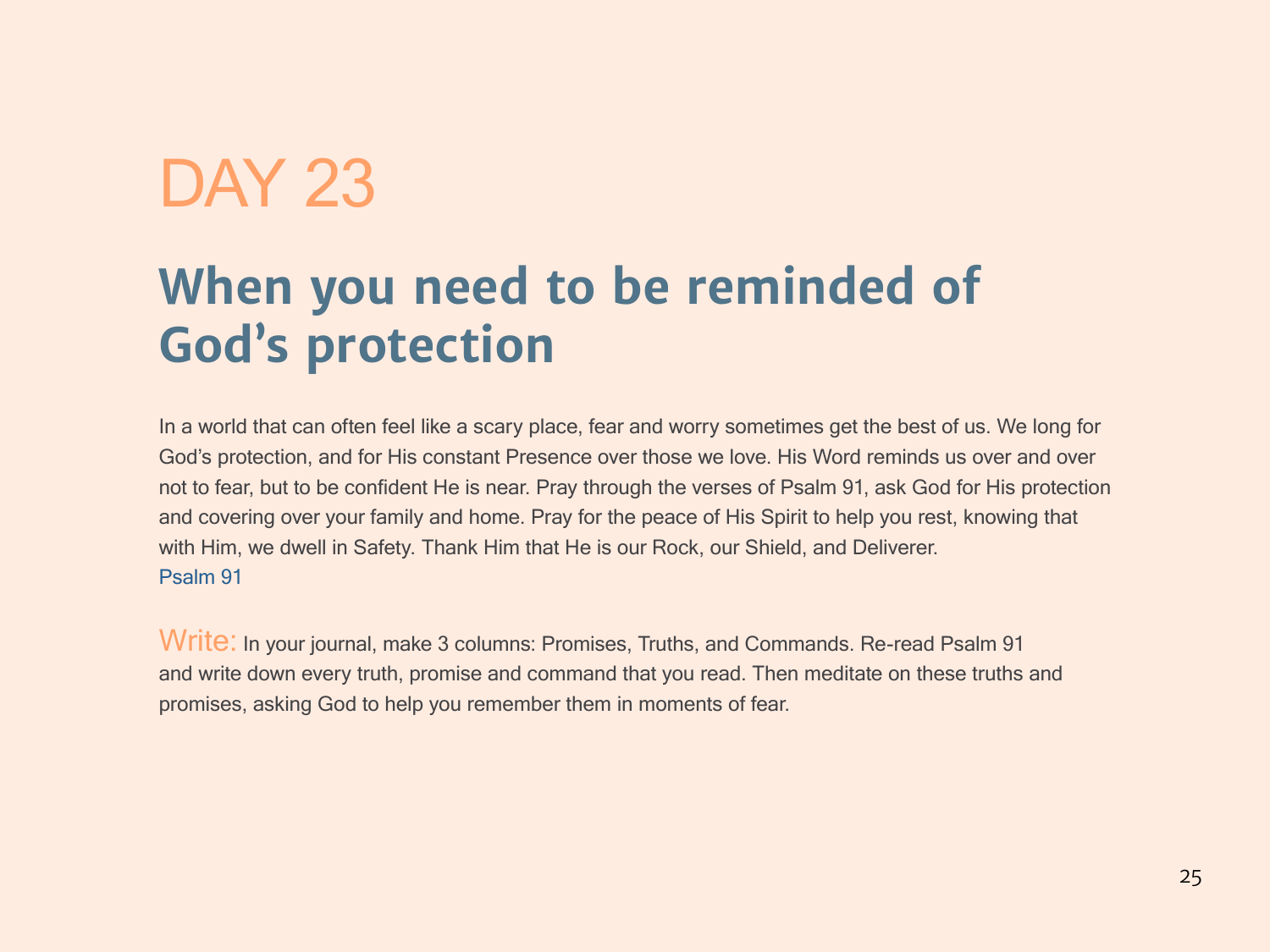### **When you forget how valued you are**

Feeling unloved and undervalued can lead us to feeling insignificant in this life. It can stir up worry deep within that we have no lasting value or real purpose here. And it's not true. God has destined us with specific purposes and callings in this life. He loves us with an everlasting love and fills us with His hope, constantly reminding us that He is leading us. Pray you would be aware of His Presence, loving you, guiding you, directing you with purpose and hope. Ask God to help you see yourself as He sees you, His treasured child, cherished, and greatly valued. [Jeremiah 29:11,](http://www.biblestudytools.com/jeremiah/29-11.html) [Isaiah 43:1-4,](http://www.biblestudytools.com/isaiah/passage/?q=isaiah+43:1-4) [Zephaniah 3:17](http://www.biblestudytools.com/zephaniah/3-17.html)

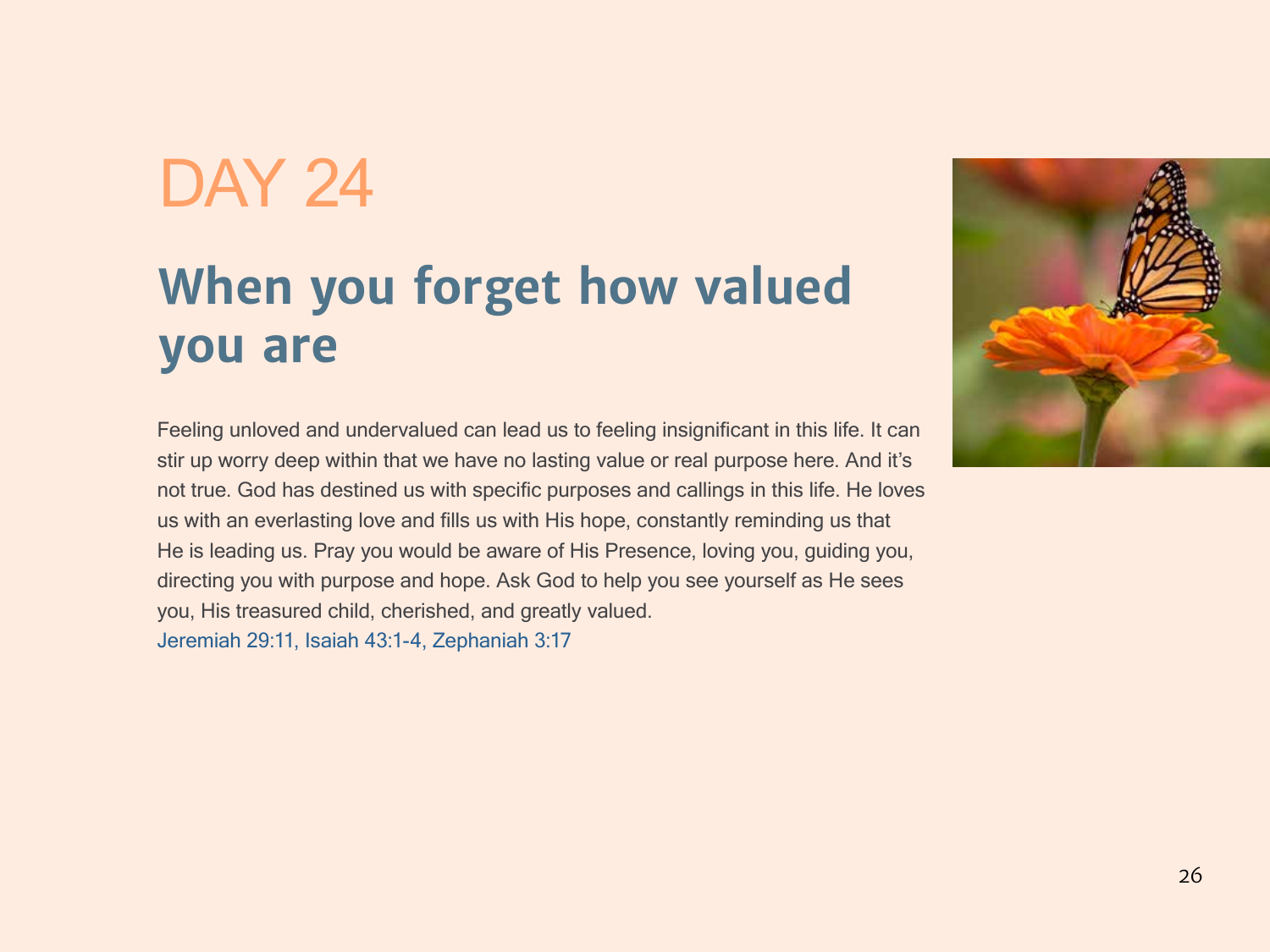### **When you need to remember that God is in control**

No matter what we face, God hasn't lost control. It may seem like life is too chaotic and uncertain, but God is steadfast, immovable, and strong. He doesn't change based on our circumstances. Nothing takes Him unaware. And He can turn around for good whatever hard times we walk through in this life. Pray that God will work out all things for good in your life, that whatever trial has caused worry and fear, He will turn it around to bring glory to Himself. Trust that He is able to show Himself strong on your behalf. Lay down all that concerns you, and allow Him to carry it for you. [Romans 8:28,](http://www.biblestudytools.com/romans/8-28.html) [Matthew 28:20b](http://www.biblestudytools.com/matthew/28-20.html), [Psalm 46:1-2](http://www.biblestudytools.com/psalms/passage/?q=psalm+46:1-2)

Read: [Escaping the Anxiety Trap](http://proverbs31.org/devotions/devo/escaping-the-anxiety-trap/) by Amy Carroll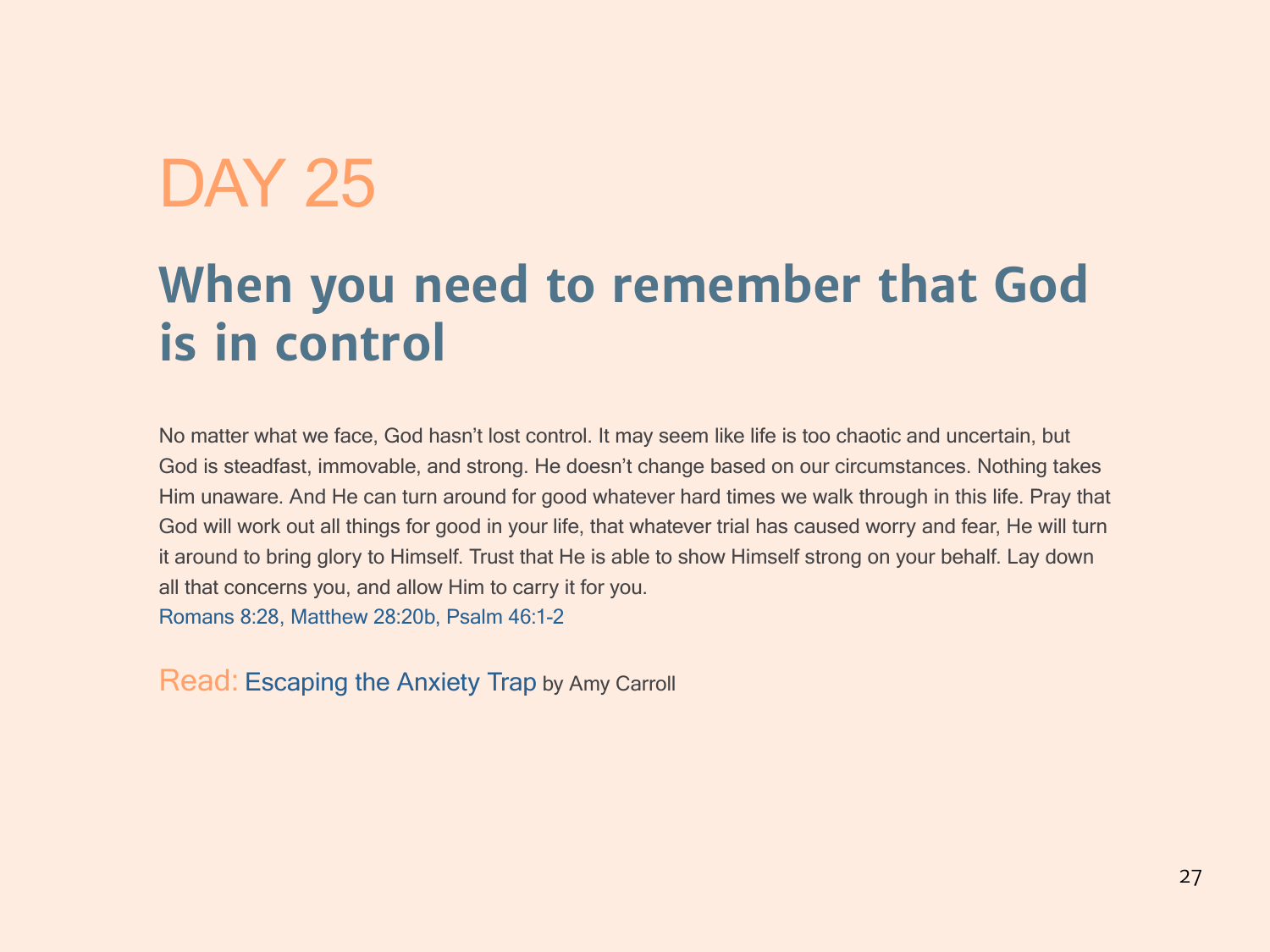### **When you feel like God's forgotten you**



If you're living and breathing today, you can be assured God still has great purpose in store for you. His faithfulness is great and His mercies are new every morning. He has not, and will not, ever forget you. His timing is not always on our timetable, His ways and thoughts are higher than ours, but we can know that our times are safe in His hands. Pray that God's grace for this day would surround you, reminding you that He has good still in store. Thank Him that He is faithful to complete all He has prepared for you to walk in. Thank Him that His timing is perfect and ask for His help to trust His ways, even when you can't fully see or understand.

[Lamentations 3:22-23,](http://www.biblestudytools.com/lamentations/passage/?q=lamentations+3:22-23) [Philippians 1:6](http://www.biblestudytools.com/philippians/1-6.html), [Isaiah 55:8-9](http://www.biblestudytools.com/isaiah/passage/?q=isaiah+55:8-9)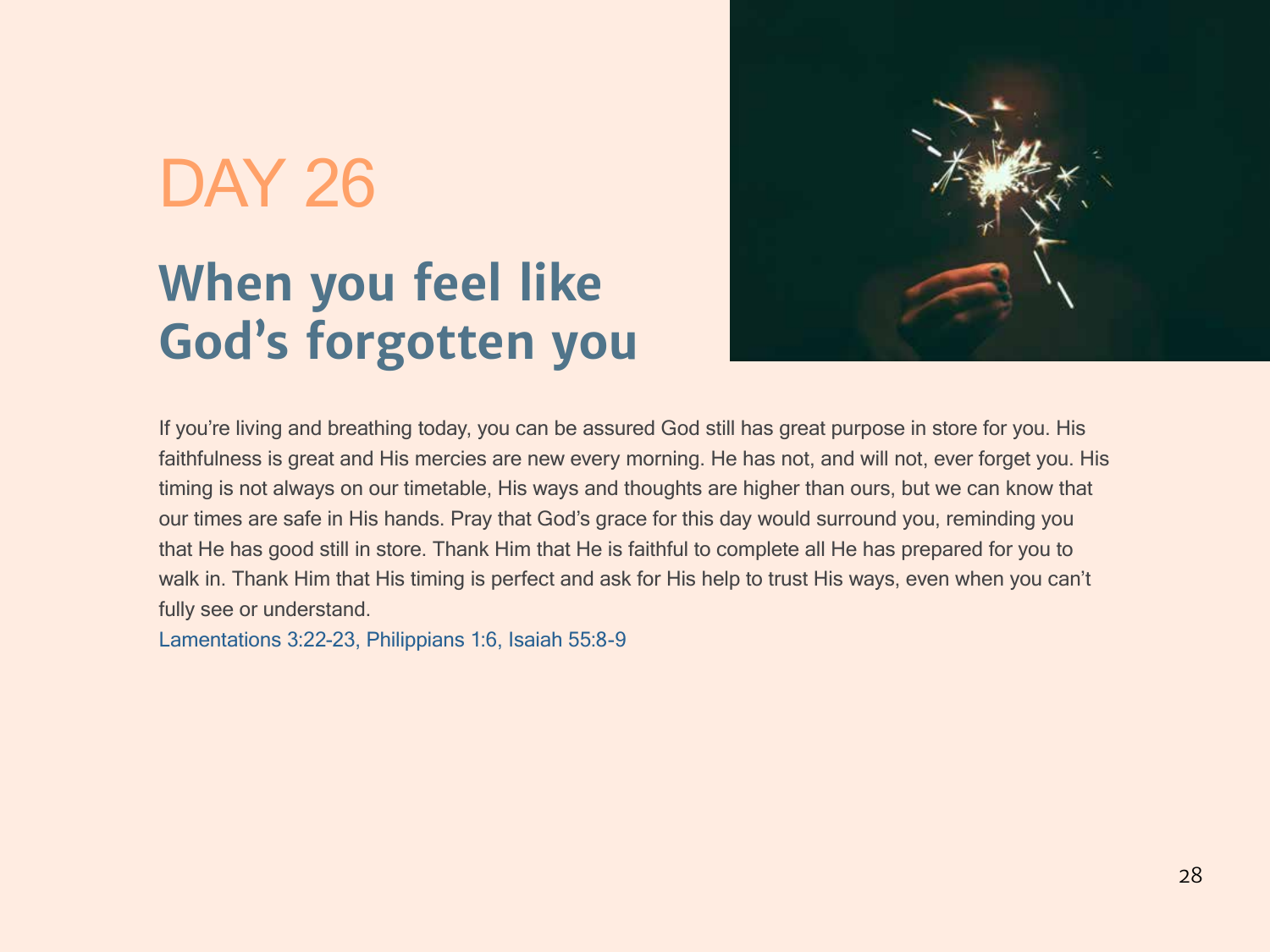### **When you're afraid of making a wrong decision**

Sometimes the fear of making a wrong decision can leave us stuck, unable to make any decisions at all. We're afraid of making a huge mistake, so we don't do anything. But God doesn't want us to live driven by fear. He promises He will guide our steps and help us in every decision in life. Pray He will give you wisdom in every circumstance, guidance for every decision. Trust Him in every open door and every closed door to. Believe that God has your best at heart and is faithful to lead you as you trust in Him. [Psalm 32:8,](http://www.biblestudytools.com/psalms/32-8.html) [James 1:5,](http://www.biblestudytools.com/james/1-5.html) [Proverbs 3:5-6](http://www.biblestudytools.com/proverbs/passage/?q=proverbs+3:5-6)

Read: [A Prayer to Know God's Will for Your Life](http://www.ibelieve.com/devotionals/your-daily-prayer/a-prayer-to-know-god-s-will-for-your-life-your-daily-prayer-july-6-2016.html) by Rachel-Claire Cockrell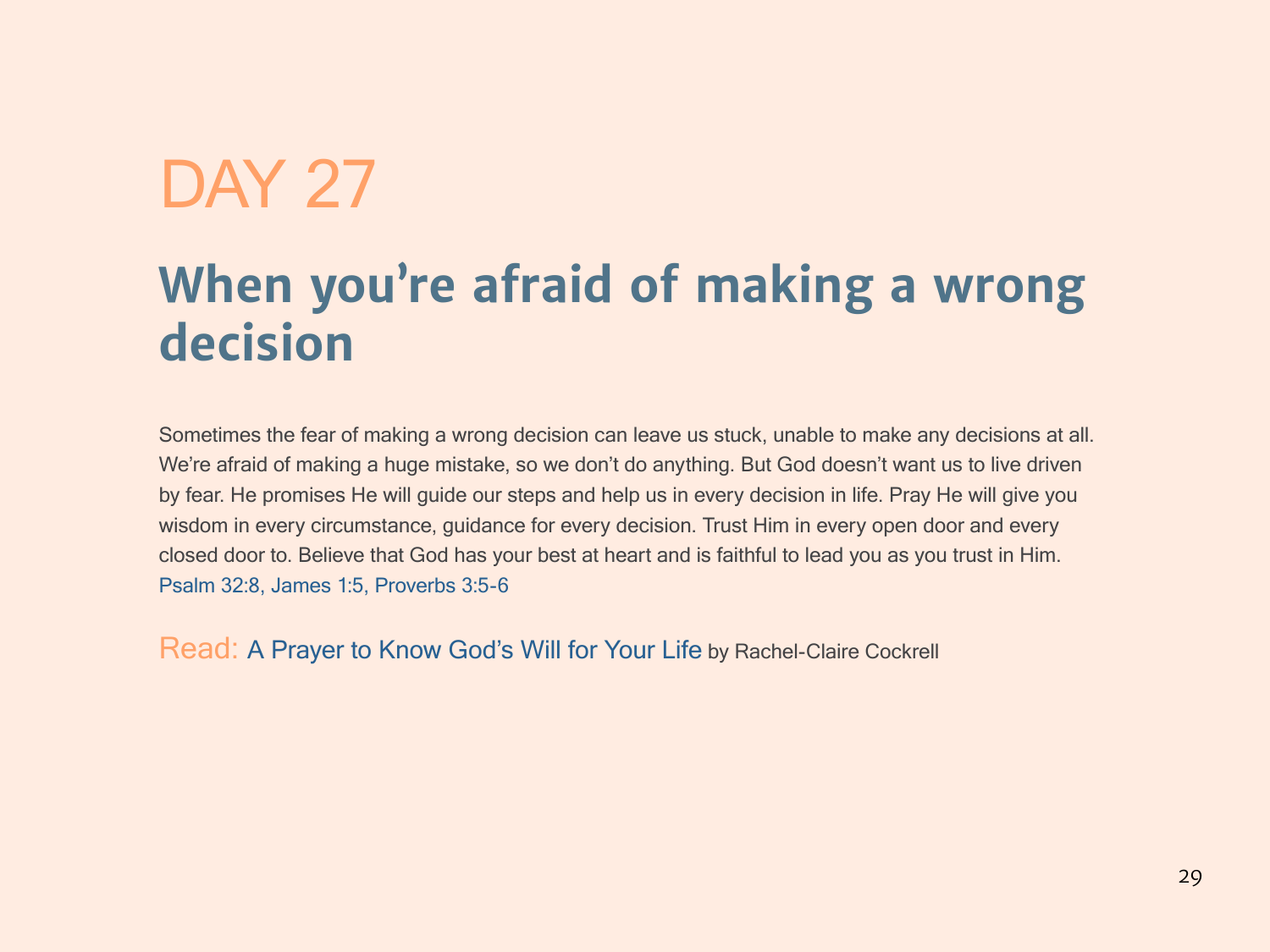### **When you feel weary and burdened**



We were never intended to carry the load of cares that we so often do. We're not equipped for the types of burdens we try to shoulder on our own. But He is. And He promises to give us strength and rest as we give our burdens to Him. Pray that God will help you to lay it all down, again. Thank Him that He knows our weakness and helps us in our needs. Pray for His rest and assurance today, that He will care for all that concerns you. Ask Him to fill you with His peace. [Matthew 11:28-30,](http://www.biblestudytools.com/matthew/passage/?q=matthew+11:28-30) [Psalm 55:22,](http://www.biblestudytools.com/psalms/55-22.html) [Isaiah 40:28-29](http://www.biblestudytools.com/isaiah/passage/?q=isaiah+40:28-29)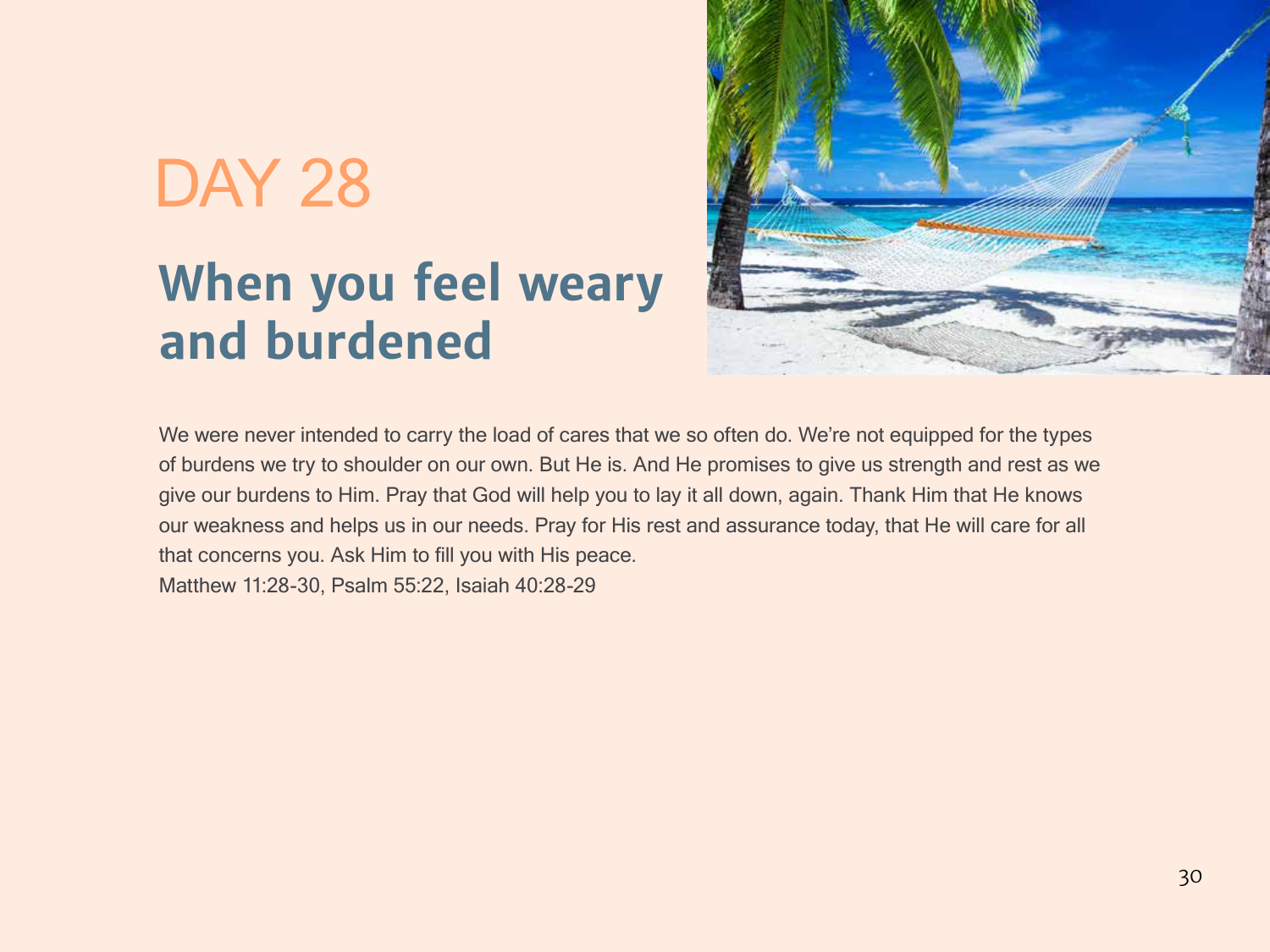#### **When you feel too broken**

When you feel like you can't go on - when you feel like the pieces of shattered life and problems will not ever be able to be adequately fixed – there is deep fear that sets in. Though times of brokenness may forever change our lives, our God is Healer and Restorer of the broken. He is able to make all things new. Pray and trust God to take every broken piece of your life and put it together into a new and beautiful design. Choose to set aside fearful, anxious thoughts, and set your mind on what is true. Thank Him that His grace is sufficient and His power is made perfect in weakness.

[Isaiah 49:13](http://www.biblestudytools.com/isaiah/49-13.html), [2 Corinthians 12:9](http://www.biblestudytools.com/2-corinthians/12-9.html), [Hebrews 4:16](http://www.biblestudytools.com/hebrews/4-16.html)

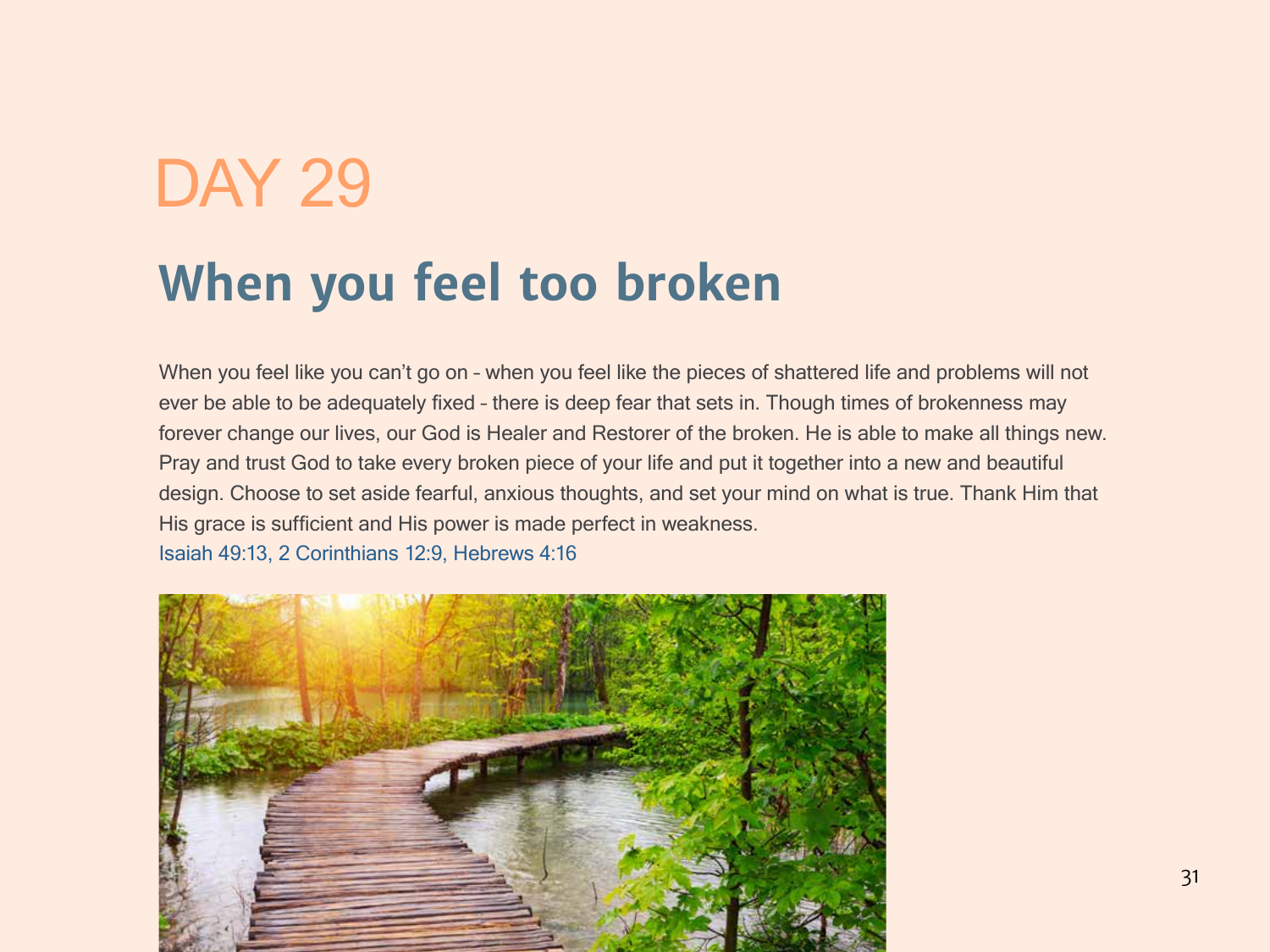### **When you need assurance of your eternal security**

Fear of the unknown, fear of dying, fear of where you will spend eternity – this can sometimes bring crippling anxiety in life. When we believe in Christ Jesus and have given our lives to Him, recognizing His death on the cross on our behalf and accepting the forgiveness and new life He offers, we have a future and a hope in heaven with Him. Nothing can change that truth. No one can snatch us out of His hand. Pray that God will help you to trust Him, confess your need for Him as Savior and Lord, believing that He is with you always and is preparing a place for you in eternity as well. Thank Him for His great gift of love and sacrifice on your behalf. Thank Him that your life is hidden in Christ and you have no reason to fear. [Romans 8:38-39,](http://www.biblestudytools.com/romans/passage/?q=romans+8:38-39) [1 Corinthians 2:9,](http://www.biblestudytools.com/1-corinthians/2-9.html) [John 10:28-29](http://www.biblestudytools.com/john/passage/?q=john+10:28-29)

Write: Look back on the list of anxieties or fears you wrote down from day 1. Take a moment to reflecthow has reading and praying through God's promises this month helped you put those fears in their proper place? How has God spoken to you through His Word? Take a minute and write down or pray aloud a prayer to God of thanksgiving, thanking him for his steadfast love, his unending grace and the promise of eternity with Him.